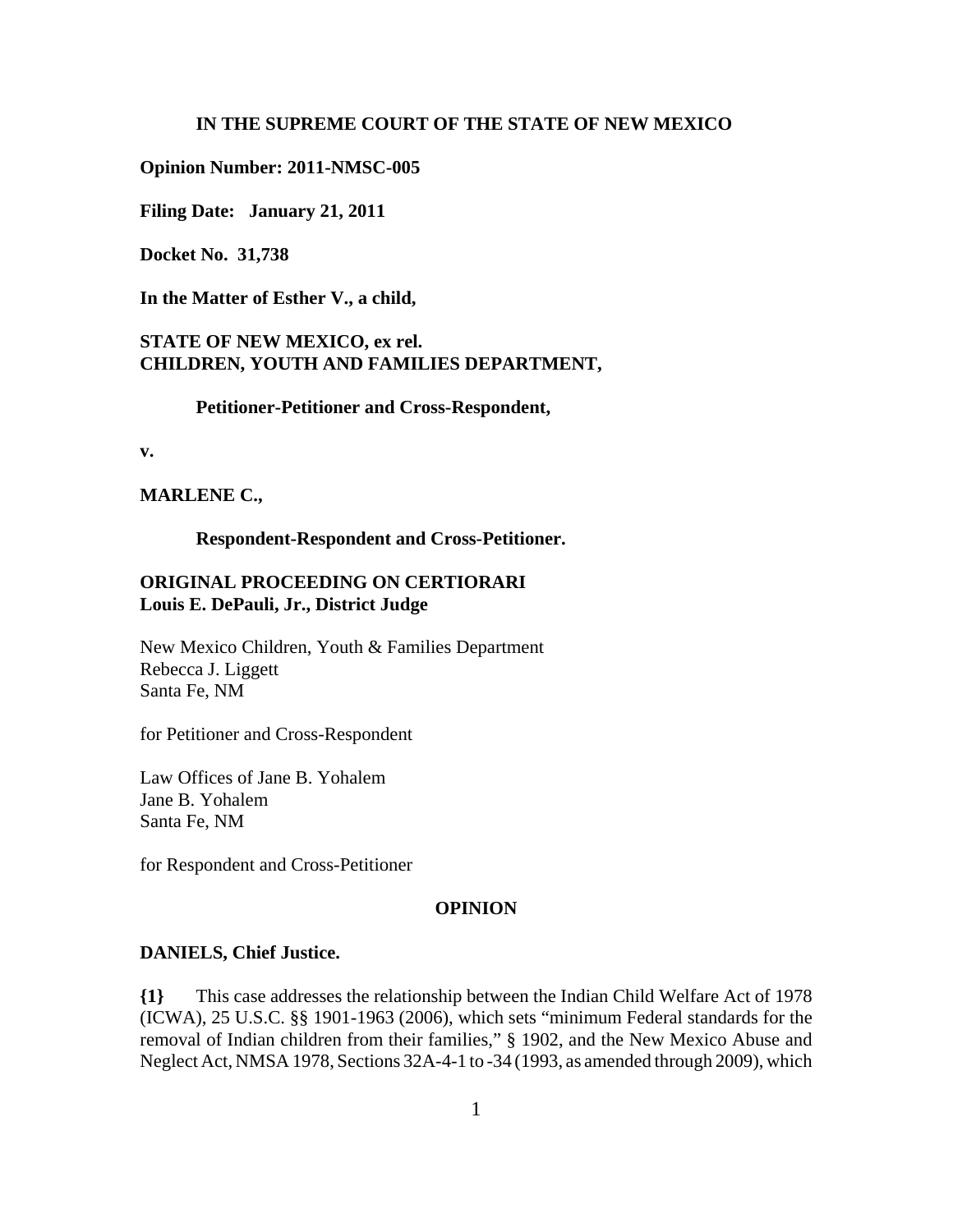governs the State's transfer of custody of a child in cases of abuse or neglect. More specifically, we are asked to determine when and how a district court in an abuse and neglect proceeding must make the two factual findings required by § 1912(d) and (e) of ICWA. Subsection 1912(d) provides,

Any party seeking to effect a foster care placement of, or termination of parental rights to, an Indian child under State law shall satisfy the court that active efforts have been made to provide remedial services and rehabilitative programs designed to prevent the breakup of the Indian family and that these efforts have proved unsuccessful.

Subsection 1912(e) provides,

No foster care placement may be ordered in such proceeding in the absence of a determination, supported by clear and convincing evidence, including testimony of qualified expert witnesses, that the continued custody of the child by the parent or Indian custodian is likely to result in serious emotional or physical damage to the child.

**{2}** In this case, the district court entered an order finding that Marlene C. (Mother) neglected her month-old baby (Child) and gave legal custody to the Children, Youth and Families Department (CYFD). Mother appealed, arguing that the district court failed to make the factual findings required by § 1912(d) and (e) of ICWA at the adjudicatory hearing. *State ex rel. Children, Youth & Families Dep't v. Marlene C.*, 2009-NMCA-058, ¶¶ 1, 10, 14, 146 N.M. 588, 212 P.3d 1142. The Court of Appeals reversed the adjudication of neglect, holding that CYFD failed to prove the § 1912(e) requirement by clear and convincing evidence as required by the statute. *Id.* ¶¶ 18, 20. The Court of Appeals did not decide whether the findings required by § 1912(d) and (e) must always be made at the adjudicatory hearing. *See id.* ¶ 14. We hold that, in a contested adjudication to which ICWA applies, the district court must always make the findings of fact required under § 1912(d) and (e) of ICWA at the adjudication stage, founded either on evidence of record or admissions supported by a factual basis. We therefore reverse the district court's adjudication of neglect and remand to that court for further hearing.

### **I. BACKGROUND**

**{3}** Mother, a member of the Navajo Nation, and Child, who is eligible for enrollment in the Navajo Nation, were living with a Gallup-based family pursuant to a safety contract with CYFD in which the family agreed to provide a residence for Mother and Child and "ensur[e] the child's safety." Child's father (Father) was incarcerated at the time. On August 21, 2007, CYFD received a referral indicating that the safety-contract family no longer wanted to help Mother and Child because Mother "was causing family discord, making [false] allegations, leaving with the baby on foot and in the extreme heat, and bringing items into the home that [were] against [the family's] religious beliefs."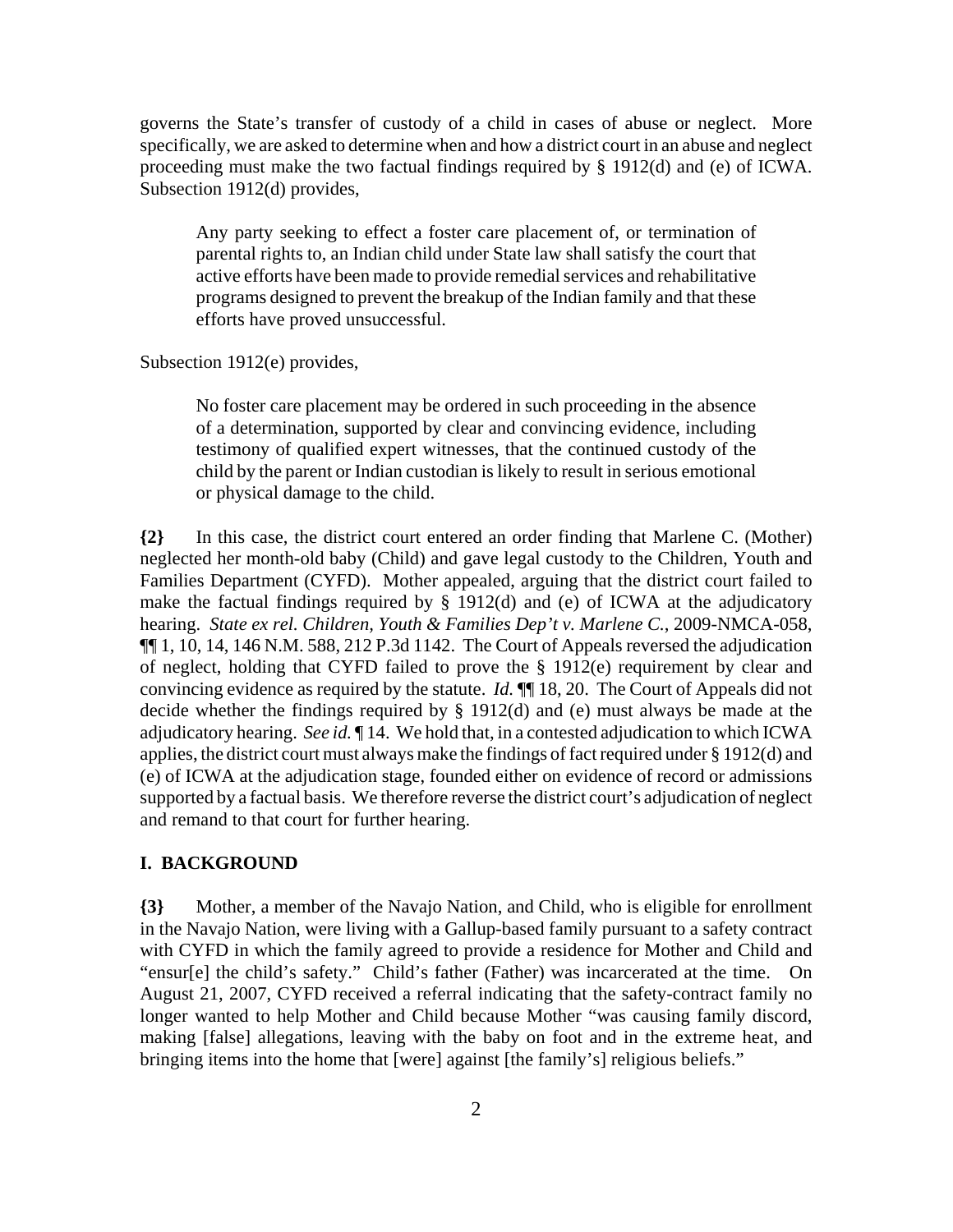**{4}** In response to the referral, CYFD immediately faxed to the district court a petition alleging abuse and neglect, a motion for an ex parte custody order with a supporting affidavit, and a proposed ex parte custody order to be signed by the district judge. CYFD's petition alleged that Mother and Father neglected Child, contrary to Section 32A-4-2(E)(4), "in that [they] are unable to discharge their responsibilities to and for [C]hild because of incarceration, hospitalization or other physical or mental disorder or incapacity," and that Mother and Father abused Child, contrary to Section 32A-4-2(B)(1), "in that [C]hild has suffered or is at risk of suffering serious harm because of the action or inaction of the child's parent, guardian or custodian." The petition also noted that ICWA applies to Child because Child is Native American. The supporting affidavit contained facts to establish probable cause that Child was abused or neglected, and it stated that "reasonable and active efforts ha<sup>[d]</sup> been made to avoid removal of the child from the home."

**{5}** The district court signed the submitted ex parte custody order within ten minutes of receiving CYFD's request, thereby commanding the immediate removal of Child from Mother's care, granting "legal and physical custody of the child" to CYFD, and appointing a guardian ad litem for Child. The district court's order found that there was "probable cause to believe that . . . [C]hild [was] abused or neglected," that CYFD custody was "necessary," and that CYFD had made "active efforts . . . to avoid removal of [C]hild from the home."

**{6}** On August 24, 2007, the district court appointed counsel to represent Mother, and, on August 27, the court set a custody hearing within ten days of the ex parte order as required by Section 32A-4-18(A). In response to CYFD's abuse and neglect petition, Mother's counsel filed a response denying "all allegations of neglect or abuse" and disputing that CYFD made "reasonable efforts . . . to avoid removing the child." The temporary custody hearing was postponed several days to accommodate the various parties and the excusal of the district court judge and was ultimately held on September 12, 2007.

**{7}** At the thirty-minute custody hearing, counsel for Mother asked the court to allow him five minutes to consult with Mother before the hearing began, explaining that he had not had an opportunity to talk to his client. After conferring with counsel, Mother neither renewed her denial of the alleged abuse and neglect nor challenged the portion of CYFD's affidavit that stated CYFD had made active and reasonable efforts to keep the family together. Instead, she stipulated to temporary CYFD custody of Child pending the adjudicatory hearing, which was scheduled for October 5, 2007. The court verified Mother's understanding of the stipulation in open court as follows:

Judge: . . . We are here today for a hearing to determine whether or not reasonable grounds exist to allow the State of New Mexico to keep your child and take legal custody of your child. . . . If you want a hearing, you can have a hearing to dispute that there is not reasonable grounds for the government to keep your child from you. . . . Do you understand?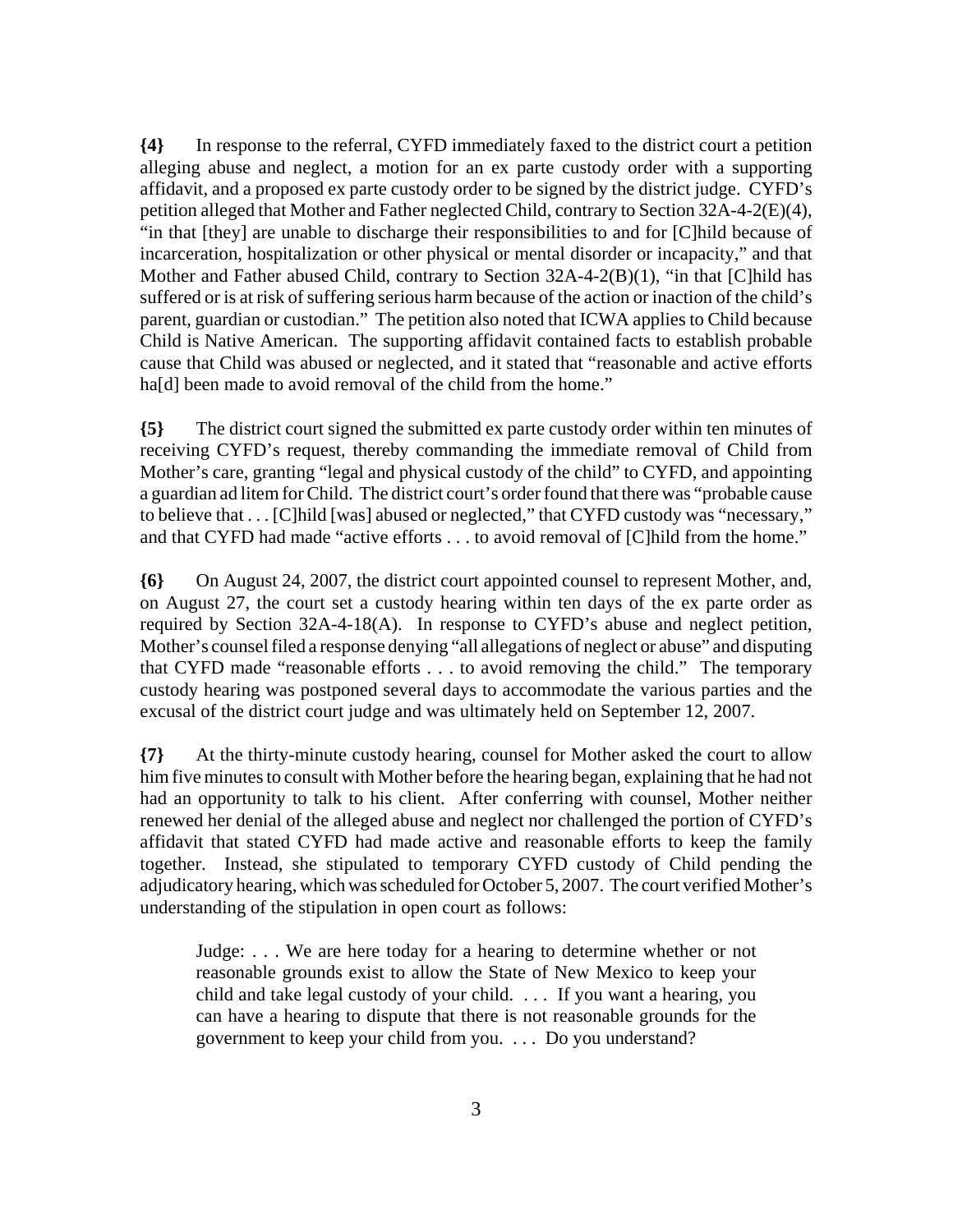Mother: Yes.

Judge: Are you willing to give up that right?

Attorney: In other words, are you willing to not have a hearing today, but to say okay, they can keep the child on a temporary basis?

Mother: No, I want to get them back.

Attorney: I understand you want to get them back. The question is do you want a hearing today on whether you should have them temporarily back now. Because you're going to have a hearing later on what's called an adjudication. Do you understand that?

Mother: Yes.

Attorney: Temporarily they're going to be with the State, understand? You're going to have visitation. I think she understands, your honor.

Judge: Alright. So with your permission, we will not have a hearing to determine whether or not at this time you should get your kids back. We're not going to have that hearing. Do you understand that?

Mother: Yes. ...

Judge: And . . . down the line we can have a further hearing called an adjudication to see if your child will remain with the State for a longer period of time. We're not going to have that right now. Do you understand that?

Mother: Um-hum.

**{8}** The court then signed the stipulated order, which stated that "[t]here is probable cause to believe that the [parents] are not able to provide adequate supervision and care for the child" and that "[c]lear and convincing evidence exists to believe that continued custody of the child by the parent or guardian is likely to result in serious emotional or physical damage to the child." Mother did not contest the findings contained in the stipulated order.

**{9}** The district court held an adjudicatory hearing on October 29 and November 28. Father did not contest the proceedings, but Mother disputed the allegations of abuse and neglect. Relying on Mother's earlier stipulation and the ex parte custody order, CYFD did not present "qualified expert testimony" as required by § 1912(e) of ICWA or otherwise address the § 1912 requirements at the adjudicatory hearing. At the close of the hearing, the judge dismissed the abuse allegation but found neglect on the part of Mother. The judge's written order stated that "[t]he Court finds by clear and convincing [evidence that Mother]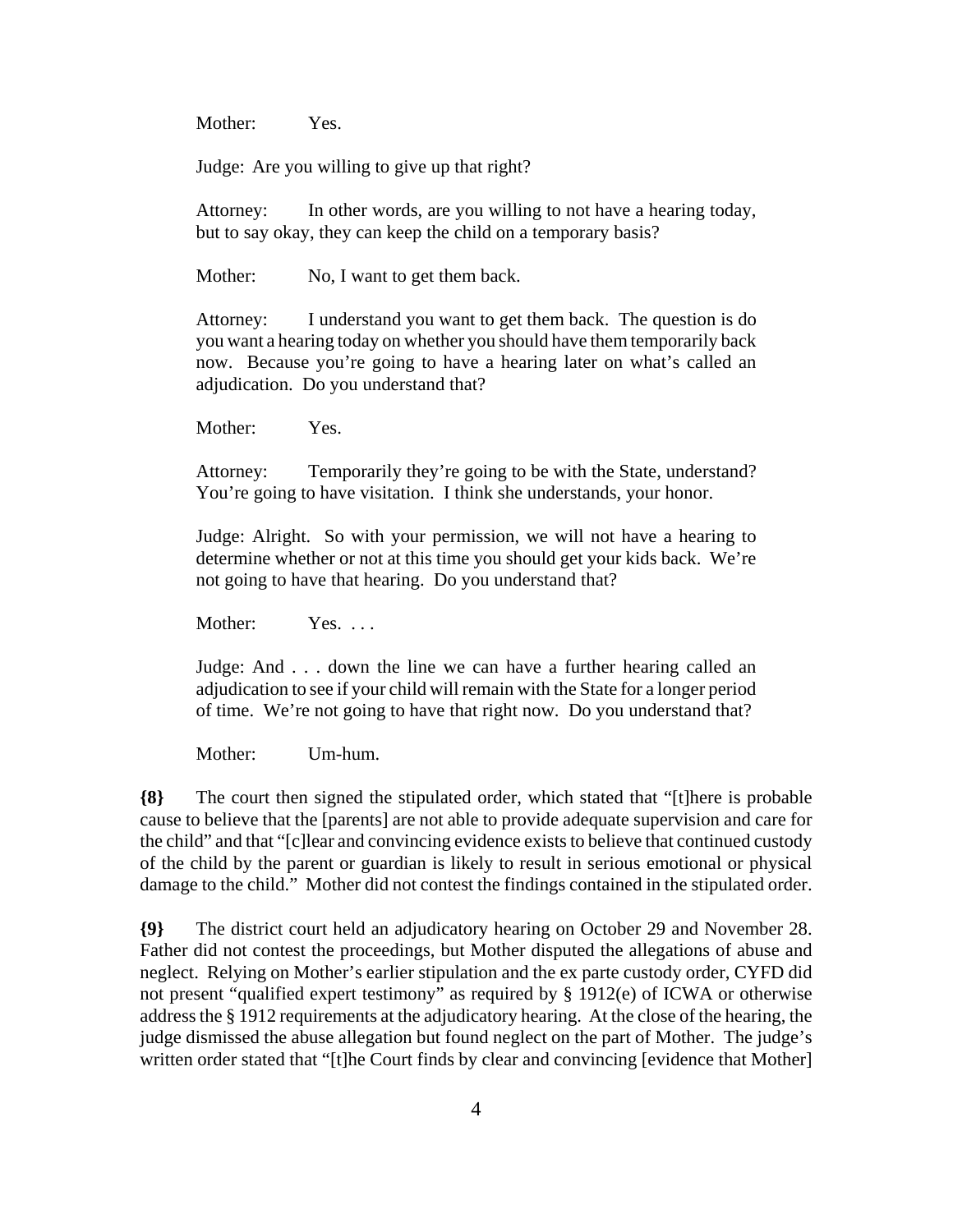has neglected the child . . . in that [she] is unable to discharge [her] responsibilities to and for the child because of incarceration, hospitalization or other physical or mental disorder or incapacity; and a factual basis exists to support this finding."

**{10}** Mother appealed to the Court of Appeals, arguing that the requirements of § 1912(d) and (e) of ICWA were not satisfied. *Marlene C.*, 2009-NMCA-058, ¶¶ 4, 14. Mother argued that the "active efforts" finding required by § 1912(d) and the "likely to result in serious . . . damage" finding required by § 1912(e) must be made at the adjudicatory stage of the abuse and neglect proceedings. *Marlene C.*, 2009-NMCA-058, ¶¶ 13-14. CYFD countered "that Mother failed to preserve her ICWA challenges for review . . . and, in the alternative, that the district court made the requisite findings" before the adjudicatory hearing, thereby satisfying § 1912(d) and (e). *Id.* ¶ 4.

**{11}** Although Mother raised CYFD's failure to satisfy § 1912(d) and (e) for the first time on appeal, the Court of Appeals allowed her challenge pursuant to § 1914 of ICWA, which provides in relevant part that "any parent or Indian custodian from whose custody [an Indian] child was removed . . . may petition any court of competent jurisdiction to invalidate such action upon a showing that such action violated any provision of [S]ections 1911, 1912, and 1913 of this title." *Marlene C.*, 2009-NMCA-058, ¶¶ 5-6 (alteration in original) (internal quotation marks omitted). CYFD does not renew its preservation argument before this Court.

**{12}** On the merits of Mother's appeal, the Court of Appeals agreed with CYFD that § 1912(d)'s requirement that "active efforts have been made to provide remedial services and rehabilitative programs designed to prevent the breakup of the Indian family" was satisfied by the ex parte custody order, in which the district court stated that CYFD had made "active efforts . . . to avoid removal of [C]hild from the home." *See id.* ¶ 17. The Court of Appeals disagreed, however, with CYFD's contention that Mother stipulated to the finding required by § 1912(e) by signing the temporary custody order, which stated that "[c]lear and convincing evidence exists to believe that continued custody of [C]hild by the parent or guardian is likely to result in serious emotional or physical damage to [C]hild." *Marlene C.*, 2009-NMCA-058, ¶ 13 (alterations in original) (internal quotation marks omitted). The Court reasoned that CYFD did not and could not "prove its case under Section 1912(e)" at the temporary custody hearing because Mother's consent at that hearing transformed it into a "voluntary proceeding" pursuant to § 1913(a), rendering § 1912's requirements for involuntary proceedings inapplicable at that stage. *See Marlene C.*, 2009-NMCA-058, ¶¶ 15, 18; 25 U.S.C. § 1913(a) (providing requirements for valid parental consent to foster care placement or termination of parental rights). Because Mother voluntarily consented to temporary custody pending adjudication, the Court of Appeals held that CYFD was obligated to establish at the adjudicatory hearing the likelihood of serious damage through the presentation of qualified expert testimony as required by § 1912(e). *See Marlene C.*, 2009-NMCA-058, ¶ 17.

**{13}** CYFD petitioned this Court for review of the Court of Appeals opinion, and Mother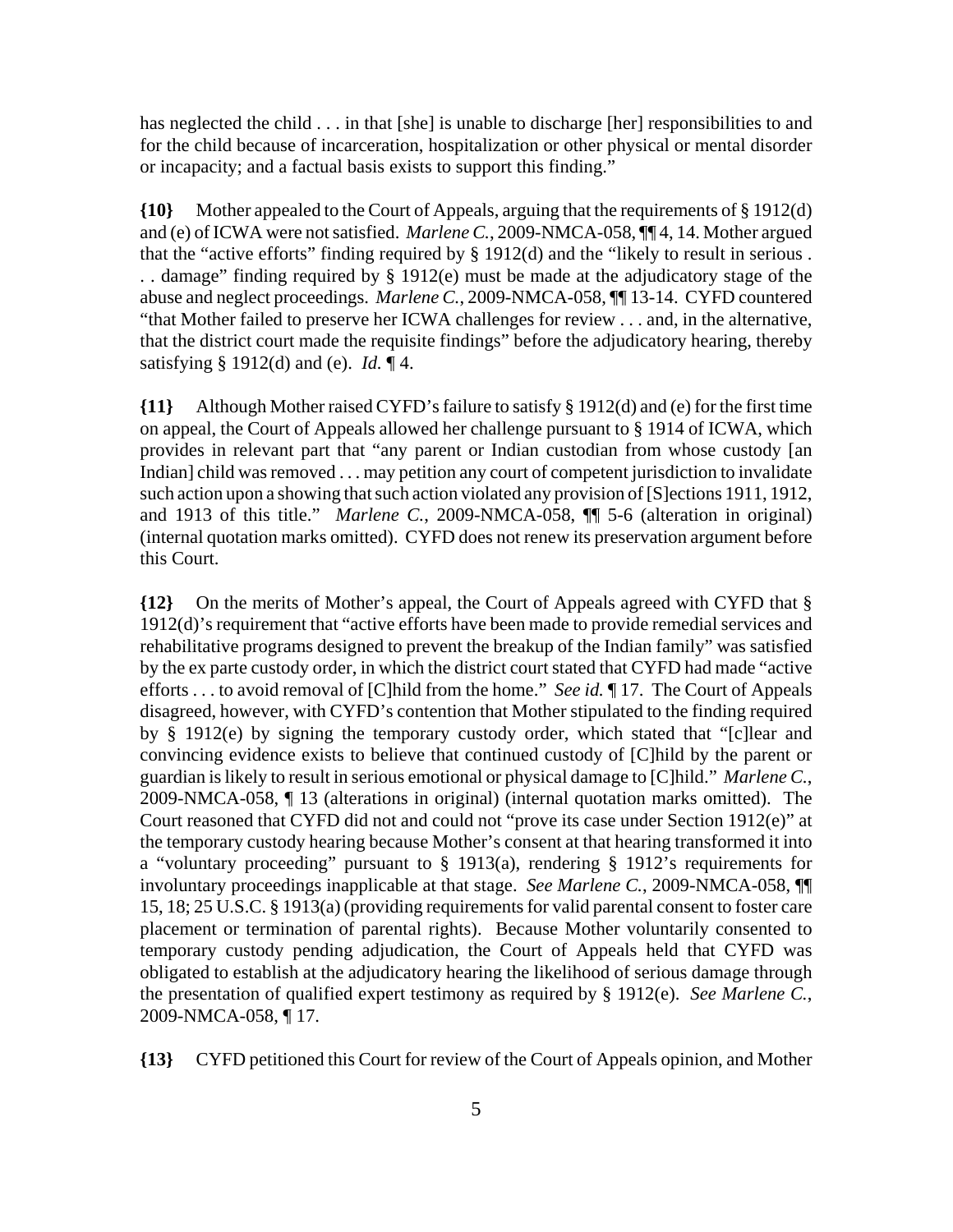cross-petitioned. We granted both petitions for certiorari to review three issues: (1) did the Court of Appeals err by holding that Mother's consent to temporary custody pending the adjudicatory hearing transformed the involuntary custody hearing into a voluntary proceeding governed by § 1913 of ICWA; (2) in a contested adjudication, does the trial court always need to make the factual findings required by § 1912(d) and (e) of ICWA at the adjudicatory hearing on abuse and neglect, or can those findings be made at an earlier stage of the proceedings; and (3) if the § 1912(d) and (e) findings must be made at the adjudication stage, should we reverse the adjudication and dismiss the petition for lack of proof, or should we remand for additional proceedings in which that proof may be presented?

#### **II. DISCUSSION**

#### **A. Standard of Review**

**{14}** The interpretation of ICWA and its relationship to our state statute on abuse and neglect present questions of law that we review de novo. *See Cherino v. Cherino*, 2008- NMCA-024, ¶ 7, 143 N.M. 452, 176 P.3d 1184 ("[T]he applicability of the ICWA requires us to interpret statutory language, which is . . . subject to de novo review."); *State ex rel. Children, Youth & Families Dep't v. Benjamin O.*, 2007-NMCA-070, ¶ 24, 141 N.M. 692, 160 P.3d 601 (interpreting the Abuse and Neglect Act de novo).

**{15}** Our overarching goal when interpreting ICWA is to effectuate Congress's intent. The text of ICWA is the primary indicator of congressional intent, and to the extent that the language of the statute is "clear and unambiguous, we must give effect to that language and refrain from further statutory interpretation." *Quynh Truong v. Allstate Ins. Co.*, 2010- NMSC-009, ¶ 37, 147 N.M. 583, 227 P.3d 73 (internal quotation marks and citation omitted). Where a statute is ambiguous, we seek a construction that will harmonize all relevant statutory provisions and avoid absurd results. *See State v. Nick R.*, 2009-NMSC-050, ¶ 11, 147 N.M. 182, 218 P.3d 868 (explaining that statutory construction must be done in a manner that avoids absurd results); *State v. Smith*, 2004-NMSC-032, ¶ 10, 136 N.M. 372, 98 P.3d 1022 (noting that statutory subsections "must be considered in reference to the statute as a whole" (internal quotation marks and citation omitted)).

### **B. The Purpose and Policy of ICWA**

**{16}** Congress enacted ICWA upon finding that "an alarmingly high percentage of Indian families" were broken up by the often unwarranted removal and placement of Indian children in "non-Indian foster and adoptive homes and institutions." 25 U.S.C. § 1901(4). Congress noted that "there is no resource . . . more vital to the continued existence and integrity of Indian tribes than their children" and that the states, through their administrative and judicial bodies, "have often failed to recognize the essential tribal relations of Indian people and the cultural and social standards prevailing in Indian . . . families." § 1901(3), (5). In light of those historic facts, Congress enacted ICWA to "protect the best interests of Indian children and to promote the stability and security of Indian tribes and families by the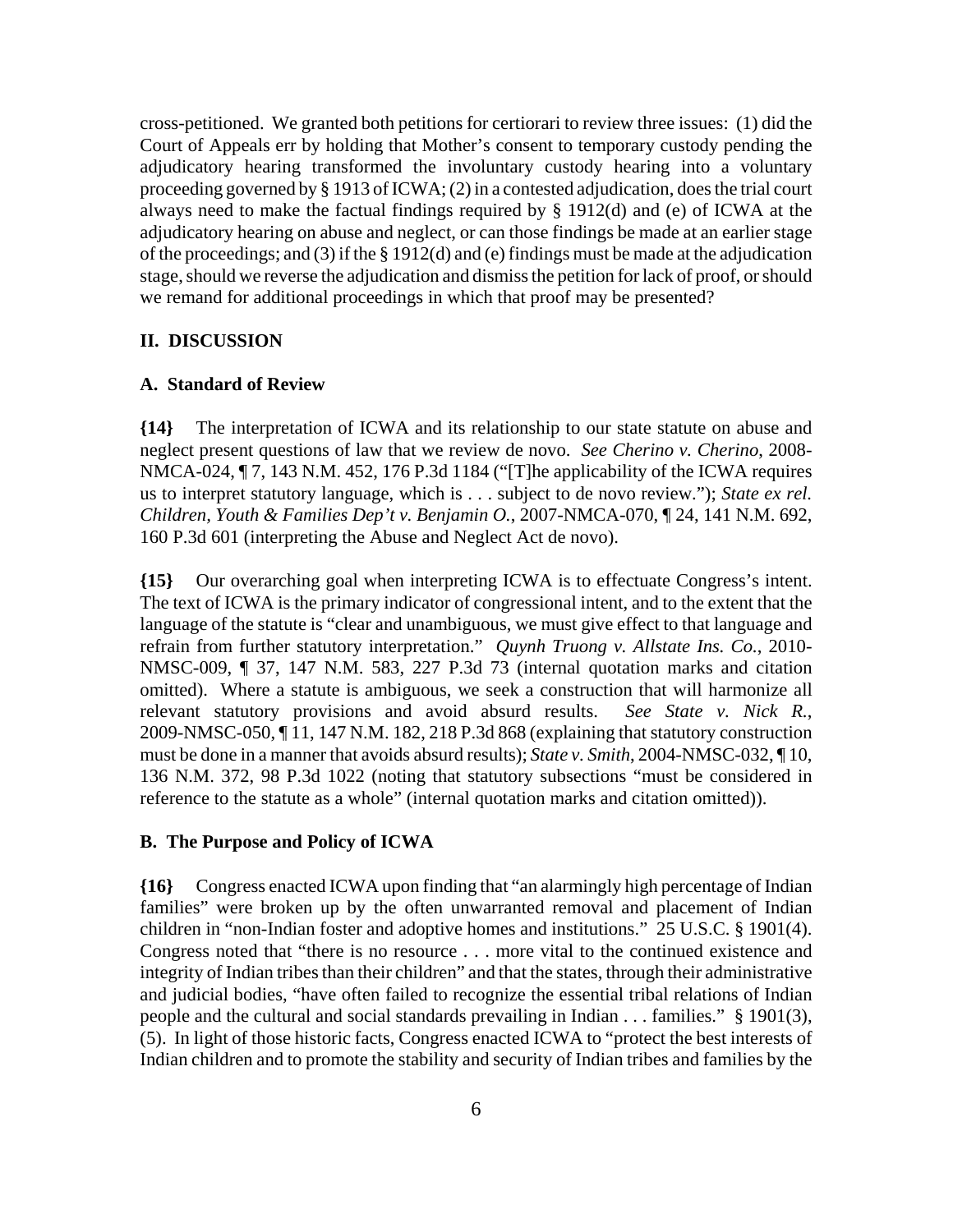establishment of minimum Federal standards for the removal of Indian children from their families." § 1902.

**{17}** ICWA is a remedial statute in that it was enacted to stem the "alarmingly high percentage of Indian families" being separated by removal of children through custody proceedings. § 1901(4). We interpret remedial statutes "liberally to facilitate and accomplish [their] purposes and intent." *State ex rel. Stratton v. Gurley Motor Co.*, 105 N.M. 803, 808, 737 P.2d 1180, 1185 (Ct. App. 1987). Furthermore, "statutes enacted for the benefit of Indians must be liberally construed with all doubts resolved in favor of the Indians." *Preston v. Heckler*, 734 F.2d 1359, 1369 (9th Cir. 1984); *accord Bryan v. Itasca Cnty., Minn.*, 426 U.S. 373, 392 (1976).

**{18}** When construing ICWA we are also informed by the Bureau of Indian Affairs interpretive guidelines, which were published to assist state courts tasked with interpreting ICWA within the context of their own child welfare procedures. *See* Guidelines for State Courts; Indian Child Custody Proceedings (ICWA Guidelines), 44 Fed. Reg. 67,584, 67,584 (Nov. 26, 1979) (noting that state courts have primary responsibility for interpreting ICWA and that Congress intended to give state courts flexibility); *see also In re Guardianship of Ashley Elizabeth R.*, 116 N.M. 416, 419, 863 P.2d 451, 454 (Ct. App. 1993) (noting that the guidelines are persuasive authority). According to the ICWA Guidelines,

Congress through [ICWA] has expressed its clear preference for keeping Indian children with their families . . . . Proceedings in state courts involving the custody of Indian children shall follow strict procedures and meet stringent requirements to justify any result in an individual case contrary to these preferences. . . . [T]he Act shall be liberally construed in favor of a result that is consistent with these preferences. *Any ambiguities* in any of such statutes, regulations, rules or guidelines *shall be resolved in favor of the result that is most consistent with these preferences*.

44 Fed. Reg. at 67,585 to -86 (emphasis added).

**{19}** In short, when construing ICWA we must resolve all ambiguities liberally in favor of the Indian parent and the tribe in order to effectuate the purpose of the Act, which is to prevent the unnecessary removal of Indian children.

## **C. A Parent or Custodian's Consent to Temporary Custody Does Not Transform an Involuntary Proceeding into a Voluntary Proceeding to Which § 1913 of ICWA Applies.**

**{20}** Initially, we address the Court of Appeals' characterization of Mother's stipulation at the custody hearing as a "consent to a foster care placement" within the meaning of § 1913(a) of ICWA. *See Marlene C.*, 2009-NMCA-058, ¶¶ 15-18. Section 1913 details the requirements for valid parental consent in situations where a "parent or Indian custodian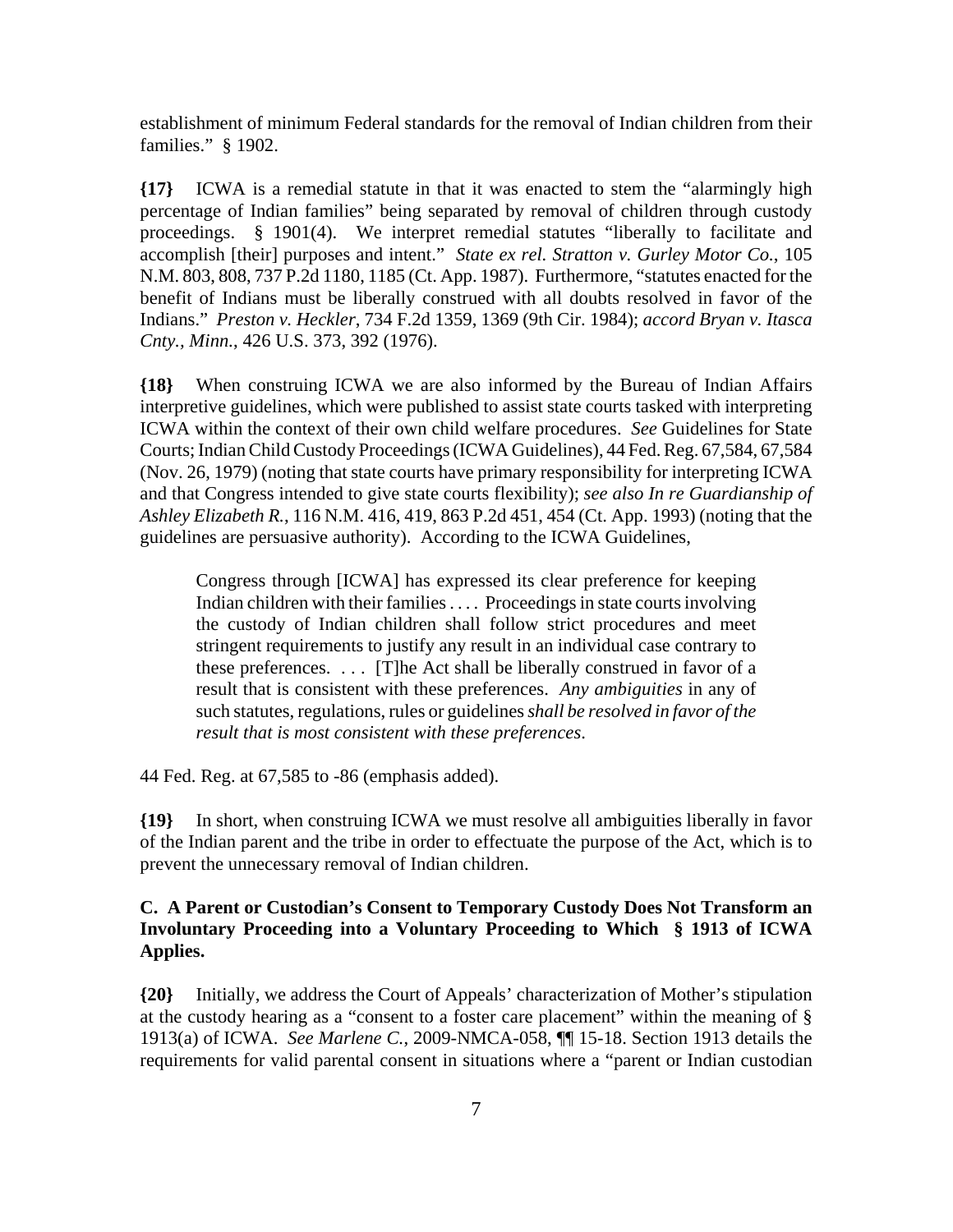voluntarily consents to a foster care placement or to termination of parental rights." CYFD argues that this portion of the Court of Appeals opinion is inconsistent with the purpose of § 1913, which is to establish procedures for voluntary proceedings that are distinguishable from those used for involuntary proceedings. For the reasons that follow, we agree with CYFD and hold that § 1913 applies only to circumstances in which the parent or Indian custodian has initiated a voluntary proceeding.

**{21}** The characterization by the Court of Appeals that Mother's stipulation at the initial custody hearing was a voluntary consent within the meaning of § 1913(a) is problematic because, under § 1913(b), a parent can withdraw consent to a voluntary foster care placement at any time and regain custody of the child. The Court of Appeals' construction relies on the plain language of § 1913(a), which details the requirements for a valid parental consent in situations where "any parent or Indian custodian voluntarily consents to a foster care placement or to termination of parental rights." We decline to adopt the Court of Appeals' construction.

**{22}** By enacting § 1913, entitled "Parental rights; voluntary termination," we believe that Congress intended to establish a separate set of requirements for cases where a parent or Indian custodian voluntarily initiates a proceeding in order to relinquish parental or custodial rights to a child. Section 1913 does not contain the same procedural due process protections found in § 1912, such as notice to the parents and tribe, expert testimony, the appointment of counsel, and proof by clear and convincing evidence. Instead, § 1913 details the requirements for a valid consent to voluntary foster care placement or termination of parental rights, in Subsection (a), and provides mechanisms allowing a parent to have the child returned, even in some instances after a final decree of termination or adoption has been entered, in Subsections (b) through (d).

**{23}** Our conclusion that § 1913 applies only to voluntary proceedings initiated by the parent harmonizes two otherwise contradictory provisions within ICWA that define the term "foster care placement." Section 1903(1)(i) defines a foster care placement as "any action removing an Indian child from its parent or Indian custodian for temporary placement . . . where the parent . . . cannot have the child returned upon demand." Section 1913(b) provides that a parent "may withdraw consent to a foster care placement under State law at any time and, upon such withdrawal, the child shall be returned to the parent." We conclude that a foster care placement made in a voluntary proceeding is governed by § 1913 and is unaffected by § 1903(1)(i)'s definition, which applies only to involuntary proceedings. *See* § 1903 (providing that the definitions apply "except as may be specifically provided otherwise").

**{24}** Additional authority supports our conclusion that § 1913 applies only to voluntary proceedings. The ICWA Guidelines clearly distinguish § 1913, discussed under the heading "Voluntary Proceedings," from § 1912, discussed under "Involuntary Placements, Adoptions, or Terminations . . . of Parental Rights." *See* ICWA Guidelines, 44 Fed. Reg. at 67,592 to -93. Other jurisdictions have treated involuntary placements differently than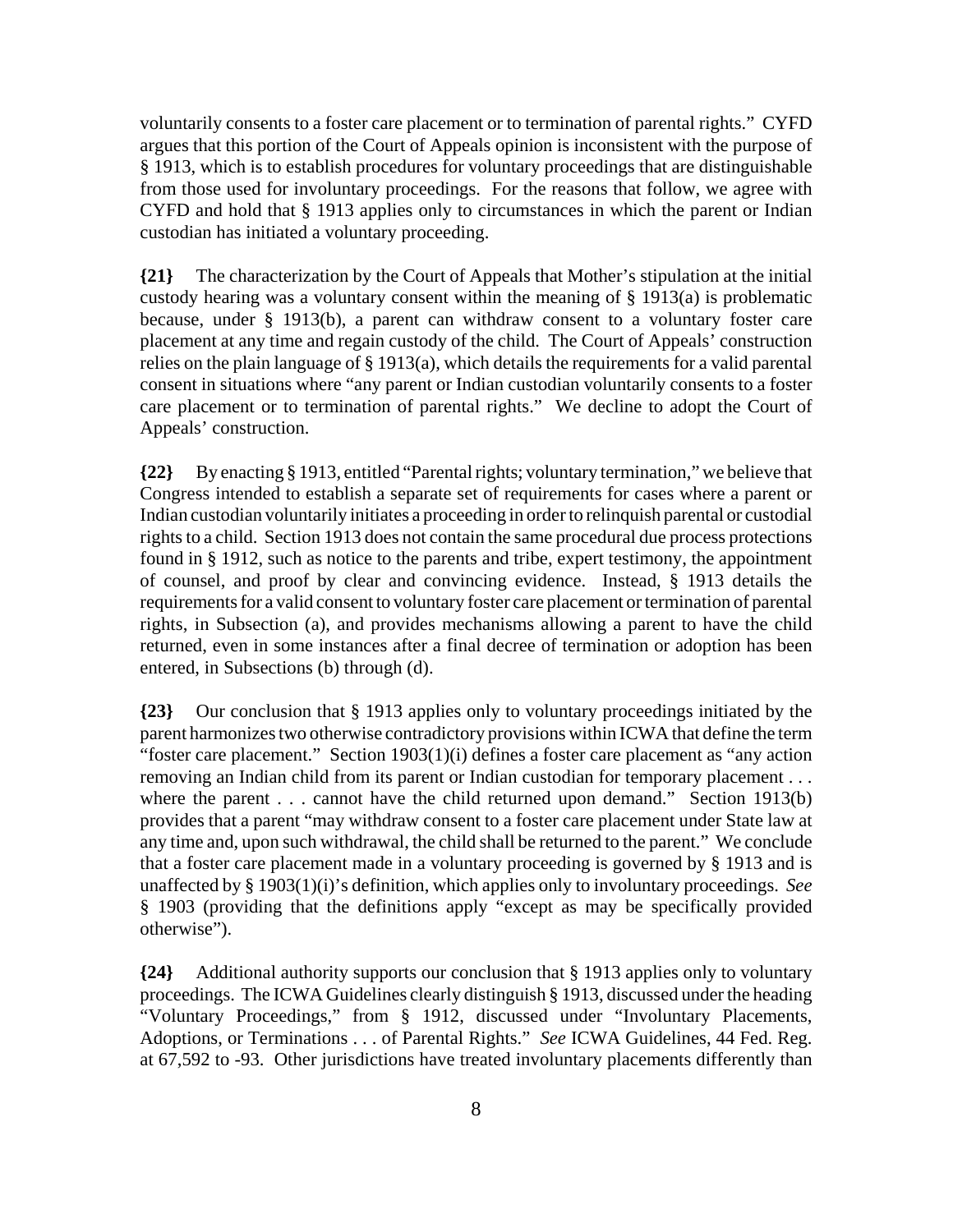voluntary placements and have held that § 1913 applies only to voluntary proceedings initiated by the parent. *See, e.g.*, *Doe v. Mann*, 415 F.3d 1038, 1063 (9th Cir. 2005) (noting that "§ 1913 establishes parental rights in *voluntary* child custody proceedings involving Indian children"); *In re J.M.*, 218 P.3d 1213, 1217 (Mont. 2009) (holding that § 1913(a) "has no application to the involuntary termination proceedings initiated by the [state]"); *In re Adoption of K.L.R.F.*, 515 A.2d 33, 37 (Pa. Super. Ct. 1986) ("We construe § 1913(b) as applying to situations . . . wherein a *consensual* foster care placement was made in the first place and there is no inherent bar to a withdrawal of the consent."); *In re Welfare of MG*, 201 P.3d 354, 357 (Wash. Ct. App. 2009) ("Different requirements apply for the voluntary placement as opposed to involuntary removal of an Indian child. . . . [I]n a voluntary proceeding, if an Indian parent desires to withdraw his/her consent to placement, the child must be returned to his/her care."). Because § 1913 does not apply to involuntary proceedings like the one before us, we must look elsewhere for guidance.

## **D. In a Contested Adjudication of Abuse or Neglect of an Indian Child, the Court Always Must Make the Factual Findings Required by § 1912(d) and (e) of ICWA at the Adjudicatory Hearing.**

### *1. Overview of New Mexico Abuse and Neglect Proceedings*

**{25}** The primary issue before this Court is when, within the procedural framework established by New Mexico's Abuse and Neglect Act, the district court should address § 1912(d)'s "active efforts . . . to prevent the breakup of the Indian family" requirement and § 1912(e)'s "likely to result in serious . . . damage" requirement. To provide context for our discussion, we begin our analysis with a brief overview of the relevant stages of an abuse and neglect proceeding, including the ex parte custody stage, custody hearing, adjudicatory hearing, and dispositional hearing.

**{26}** CYFD initiates a proceeding by filing a petition alleging abuse or neglect with the district court. *See* § 32A-4-15; Rule 10-312 NMRA. To obtain immediate custody of the child, CYFD must also file a motion for an ex parte custody order, including an affidavit showing probable cause that custody is necessary and that the child has been abused or neglected. *See* § 32A-4-16(A)-(B); Rule 10-311(A) NMRA. If the district court finds probable cause, it may issue an order giving CYFD interim legal custody of the child until an initial custody hearing is held. *See* §§ 32A-4-16(A), -18(A). The rules of evidence do not apply to the issuance of an ex parte custody order. Section 32A-4-16(C); Rule 11- 1101(D)(2) NMRA. At the inception of the abuse and neglect proceedings, the district court must appoint counsel for the parent and a guardian ad litem for the child. Section 32A-4-  $10(B)-(C)$ .

**{27}** The district court must hold a custody hearing within ten days of the date the petition is filed "to determine if the child should remain in or be placed in [CYFD]'s custody pending adjudication." Section 32A-4-18(A). CYFD must give the parent "reasonable notice of the time and place of the custody hearing." Section 32A-4-18(B). The parent must be informed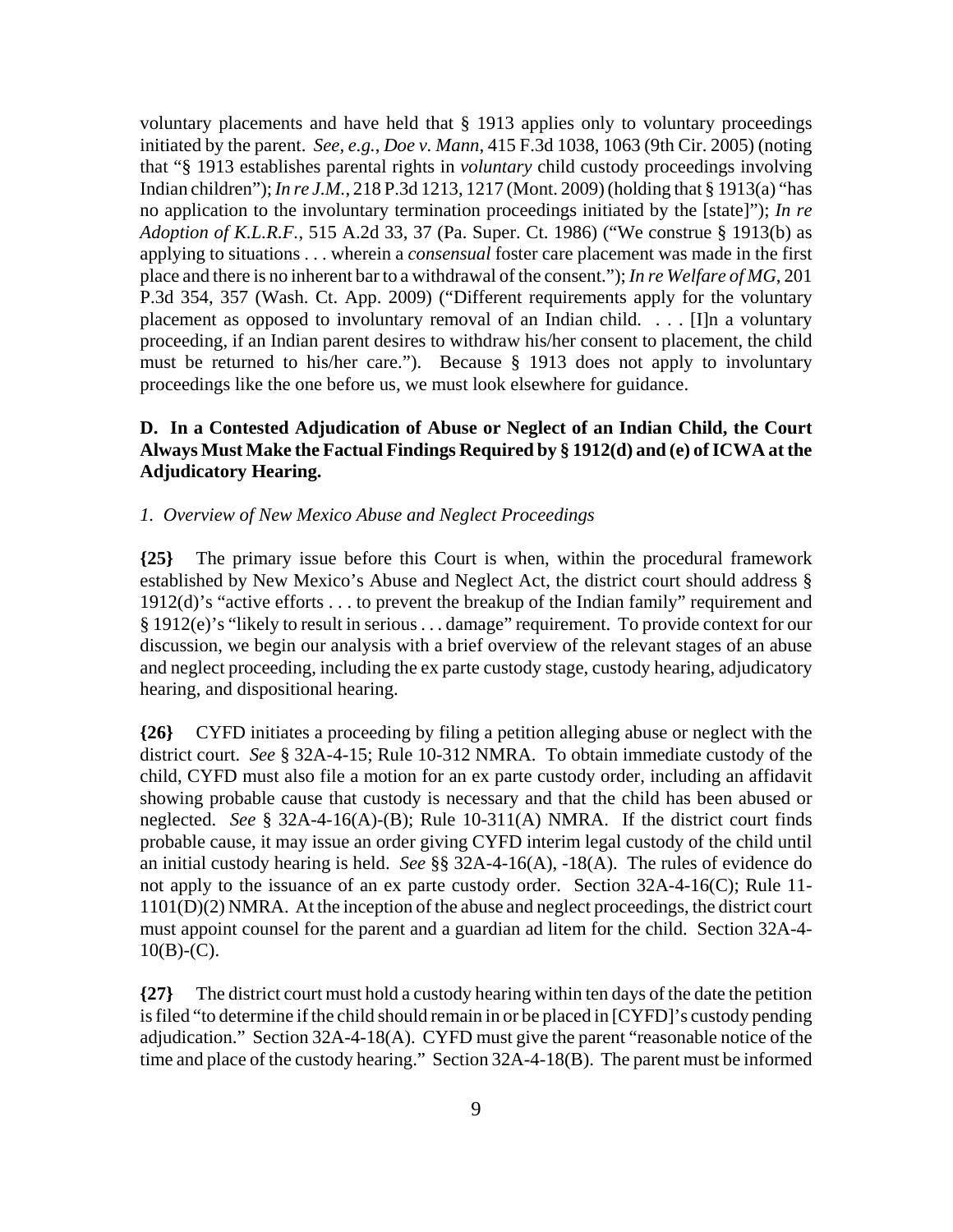of the allegations in the petition, potential consequences if those allegations are found true, and the rights to counsel and an adjudicatory hearing. Section 32A-4-10(G); Rule 10-314 NMRA. The rules of evidence do not apply at the custody hearing. Section 32A-4-18(H); Rule 11-1101(D)(2). If the court finds that there is probable cause to believe there has been abuse or neglect, the court determines custody of the child pending the adjudicatory hearing on the merits of the petition. *See* § 32A-4-18(A), (D).

**{28}** At the adjudicatory hearing the court determines whether the allegations in the petition are true. The adjudicatory hearing is an evidentiary hearing on the merits of the abuse or neglect case, complete with due process protections.

[A]t a minimum, due process in neglect and abuse proceedings requires timely notice reasonably calculated to inform the person concerning the subject and issues involved in the proceeding; a reasonable opportunity to refute or defend against a charge or accusation; a reasonable opportunity to confront and cross-examine adverse witnesses and present evidence on the charge or accusation; representation by counsel, when such representation is required by constitution or statute; and a hearing before an impartial decisionmaker.

*State ex rel. Children, Youth & Families Dep't v. Kathleen D.C.* (*In re Damion M.C.*), 2007-NMSC-018, ¶ 12, 141 N.M. 535, 157 P.3d 714 (internal quotation marks and citation omitted). The adjudicatory hearing must be "commenced within sixty days after the date of service" of the petition upon the respondent. Section 32A-4-19(A); *see also* Rule 10-343 NMRA (detailing triggering events for the sixty-day time limit). If the respondent denies the allegations in the petition,<sup>1</sup> the court must hear evidence on the petition and make findings on whether the child is abused, neglected, or both. Section 32A-4-20(G). Unlike the ex parte and custody hearing stages, the rules of evidence apply at the adjudicatory hearing. Rule 10-141 NMRA; *see also* Rule 11-1101(A), (D). The court must determine, in the absence of a valid admission, whether the child is abused or neglected "on the basis of clear and convincing evidence, competent, material and relevant in nature." Section 32A- $4-20(H)$ .

**{29}** If the court concludes on the basis of clear and convincing evidence that the child is abused or neglected, the next stage is the dispositional hearing, which can either be included within the adjudicatory hearing or conducted separately within thirty days after the adjudication of abuse or neglect. Sections 32A-4-20(H), -22(A). At disposition the court makes factual findings relevant to a custody determination, determines custody of the child, and establishes a treatment plan. Section 32A-4-22. The court must make multiple findings

<sup>&</sup>lt;sup>1</sup>Pursuant to Rule 10-342(A) NMRA, "The respondent may make an admission by: (1) admitting sufficient facts to permit a finding that the allegations of the petition are true; or (2) declaring the respondent's intention not to contest the allegations in the petition."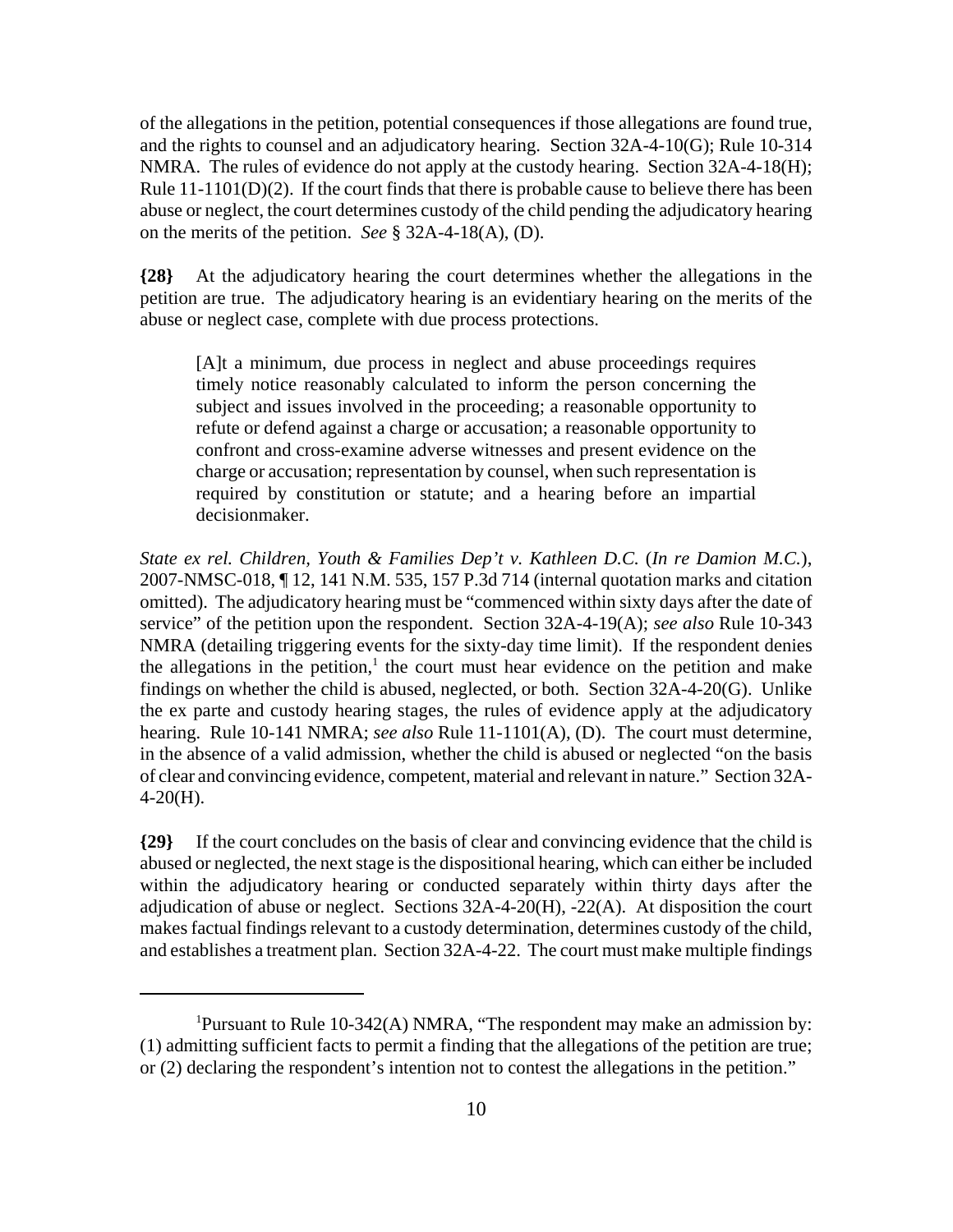regarding the interests of the child, the wishes of the child and parent, and the ability of the potential custodians. Section 32A-4-22(A). The rules of evidence do not apply at disposition; the court is instead allowed to consider "all relevant and material evidence helpful in determining the questions presented, including oral and written reports, ... even though not competent had it been offered during the part of the hearings on adjudicatory issues." Section 32A-4-20(I); Rule 11-1101(D)(2).

### *2. The § 1912(d) and (e) Findings in the Context of New Mexico's Procedural Framework*

**{30}** With New Mexico's procedural framework in mind, we consider which procedural stage is best suited for addressing the requirements of § 1912(d) and (e) of ICWA. *See R.A.C.P. v. State* (*In re Interest of D.S.P.*), 480 N.W.2d 234, 238 (Wis. 1992) (noting that state statutes should be read to harmonize with ICWA); *San Diego Cnty. Health & Human Servs. Agency v. Francisco Z.* (*In re Matthew Z.*), 95 Cal. Rptr. 2d 343, 349 (Cal. Ct. App. 2000) (explaining that the state proceeding best suited for addressing ICWA is the proceeding that requires findings that parallel the ICWA findings). CYFD's regular practice has been to address the findings required by § 1912(d) and (e) at the earliest possible procedural stage. Accordingly, CYFD asserts in this case that the district court, by issuing the ex parte custody order, made the "active efforts" finding required by § 1912(d) and that Mother's stipulation at the temporary custody hearing satisfied  $\S 1912(e)$ 's "serious . . . damage" requirement. CYFD argues in the alternative that the dispositional hearing is the appropriate procedural stage for addressing the requirements of ICWA. Mother argues that the factual findings required by § 1912(d) and (e) must always be made at the adjudicatory hearing. We agree with Mother that § 1912(d) and (e) findings must be made at the adjudicatory hearing because the adjudicatory hearing is the procedural phase that affords the Indian parent and tribe the most procedural due process protection and best accommodates the requirements of § 1912.

**{31}** To construe ICWA within the procedural framework of New Mexico's Abuse and Neglect Act, we begin with a textual analysis to determine whether the plain meaning of the relevant ICWA provisions addresses the question at hand. The plain language of § 1912(d) and (e) specifies what is required to be shown: (1) that "active efforts have been made" and (2) that "the continued custody of the child . . . is likely to result in serious emotional or physical damage." But the text gives only a vague indication of *when* the findings must be made: prior to a "foster care placement," which ICWA defines as "any action removing an Indian child from its parent or Indian custodian for temporary placement in a foster home . . . where the parent or Indian custodian cannot have the child returned upon demand, but where parental rights have not been terminated." § 1903(1)(i). This language does not unambiguously indicate which procedural phase within a foster care placement proceeding is the proper time for the § 1912(d) and (e) findings to be made. Accordingly, we resort to the policy and purpose of ICWA and our tools of statutory construction as we attempt to effectuate Congress's intent.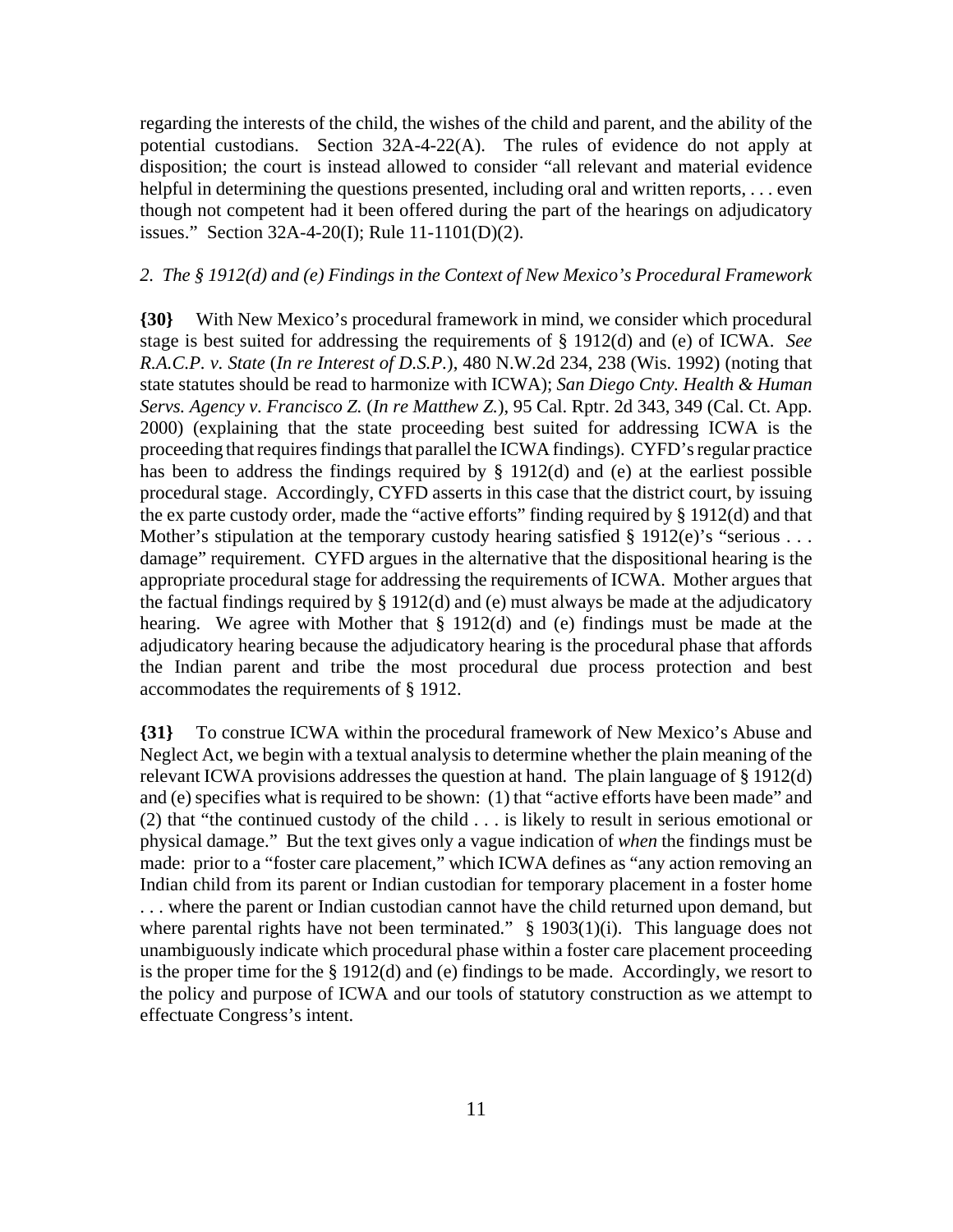### *3. New Mexico's Ex Parte and Custody Hearing Stages Are Unsatisfactory Procedural Stages for Addressing the Requirements of § 1912(d) and (e) of ICWA.*

**{32}** New Mexico's ex parte and custody hearing stages are ill-suited for making the § 1912(d) and (e) findings because they are emergency proceedings that do not provide sufficient due process protections. New Mexico's ex parte and custody hearing stages are expedited emergency proceedings that enable the State to remove a child and take temporary custody in order to ensure the child's safety until a full hearing on the merits is held. *See Yount v. Millington*, 117 N.M. 95, 101, 869 P.2d 283, 289 (Ct. App. 1993) ("[W]hen a child's safety is threatened, that is a sufficient basis to justify postponing the parent's hearing until after the child has been taken into protective custody."). Congress has expressly recognized a state's power to implement emergency removal and placement actions for Indian children in § 1922 of ICWA which states, in pertinent part:

Nothing in this subchapter shall be construed to prevent the emergency removal of an Indian child who is a resident of or is domiciled on a reservation, but temporarily located off the reservation, from his parent or Indian custodian or the emergency placement of such child in a foster home or institution, under applicable State law, in order to prevent imminent physical damage or harm to the child.

**{33}** Although § 1922 expressly refers only to Indian children who are residents of or domiciled on the reservation, we conclude that CYFD must necessarily have the power to take emergency custody of any Indian child who is physically located off the reservation. ICWA gives an Indian tribe exclusive jurisdiction "over any child custody proceeding involving an Indian child who resides or is domiciled within the reservation of such tribe." § 1911(a). But when an emergency arises with respect to a child who is physically located off a reservation, the time-sensitive nature of the emergency may require CYFD to take immediate action to remove the child from harm's way without first establishing whether the child is subject to exclusive tribal jurisdiction. *See* ICWA Guidelines, 44 Fed. Reg. at 67,589 to -90. Once the child is safe, § 1922 requires CYFD to "expeditiously initiate a child custody proceeding subject to the provisions of this subchapter, transfer the child to the jurisdiction of the appropriate Indian tribe, or restore the child to the parent or Indian custodian, as may be appropriate." Section 1922 thus allows CYFD to secure the child first and ask questions about the child's residence and domicile later in order to ensure the child's safety.

**{34}** The ICWA guidelines, the statute's legislative history, and the decisions of other jurisdictions support our conclusion. Other states have recognized their ability to perform an emergency removal of an Indian child without first adhering to the requirements of § 1912. *See San Bernardino Cnty. Dep't of Children's Servs. v. Jeannie V.* (*In re S.B.*), 30 Cal. Rptr. 3d 726, 735-36 (Cal. Ct. App. 2005) (explaining that § 1922 should be read to apply to Indian children who are not residents of or domiciled on a reservation); *State ex rel. Juvenile Dep't of Multnomah Cnty. v. Charles* (*In re Jade Charles*), 688 P.2d 1354, 1358 n.2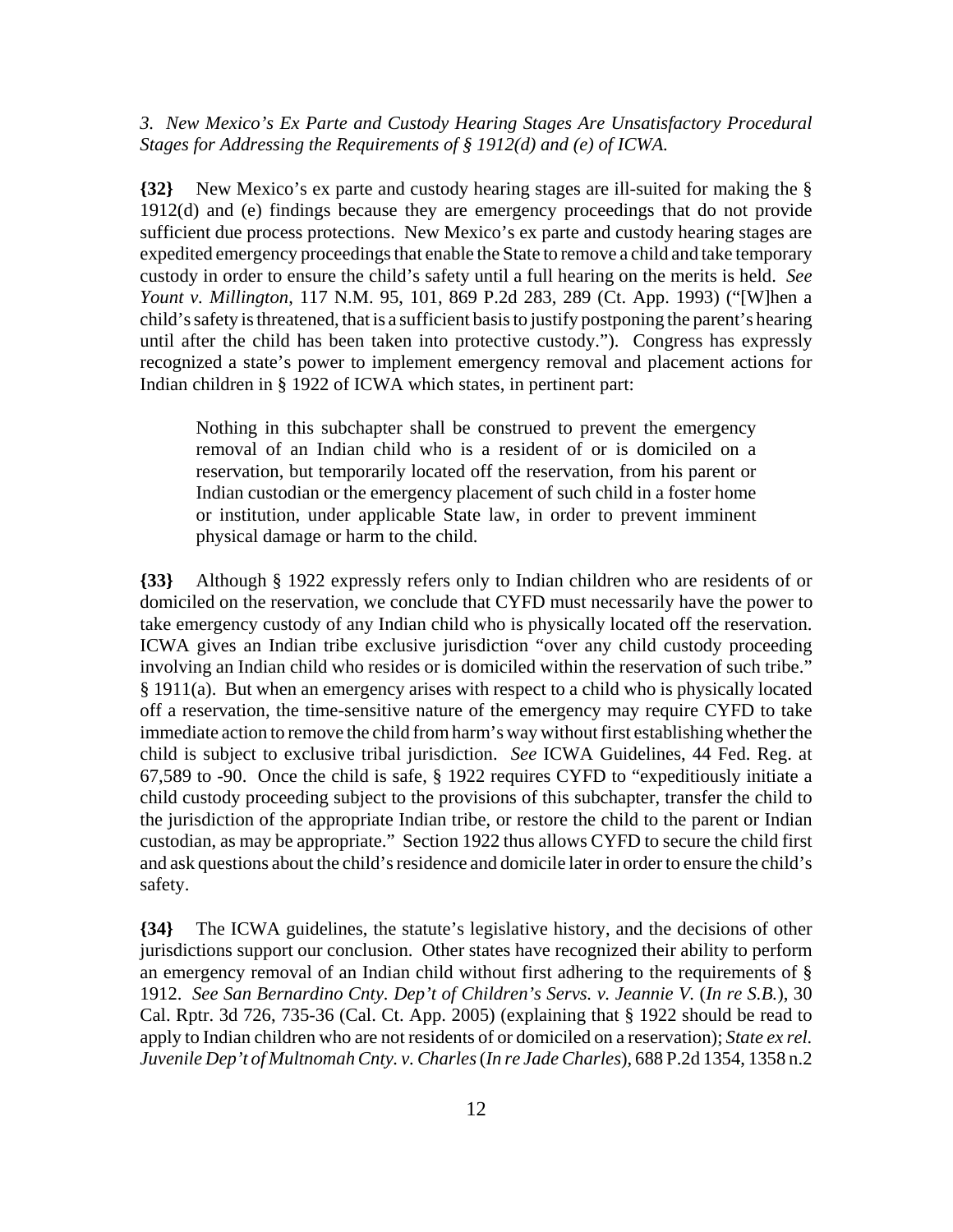(Or. Ct. App. 1984) (explaining that "it is implicit that 'emergency removal' authority extends to non-reservation Indian children"). ICWA's legislative history explains that § 1922 was intended to "permit, under applicable state law, the emergency removal of an Indian child from his parent or Indian custodian or emergency placement of such child in order to prevent imminent physical harm to the child notwithstanding the provisions of [ICWA]." H.R. Rep. No. 95-1386, at 25 (1978). The ICWA Guidelines confirm that although "emergency action must be taken without the careful advance deliberation normally required," the "court shall be required to comply with the requirements of [ICWA] and reach a decision within 90 days unless there are 'extraordinary circumstances' that make additional delay unavoidable." 44 Fed. Reg. at 67,590. We conclude that New Mexico's ex parte and custody hearings are emergency proceedings under § 1922 to which the requirements of § 1912 do not apply.

**{35}** Additionally, the ex parte and custody hearing stages are unsatisfactory settings in which to make the § 1912(d) and (e) findings because the timing of those stages does not fit within the notice timeline provided by § 1912 and because they require a lesser standard of proof than that required by ICWA. Under ICWA, a "foster care placement or termination of parental rights proceeding" cannot be held "until at least ten days after receipt of notice by the parent or Indian custodian and the tribe," and the parent, Indian custodian, or tribe is entitled to "up to twenty additional days to prepare for such proceeding." § 1912(a). In contrast, New Mexico's ex parte stage allows CYFD to obtain a court order for immediate removal of a child without any notice to the parent or tribe. *See* § 32A-4-16. CYFD must provide the parent with "reasonable notice" of the custody hearing, but the hearing must be held within ten days of the date the petition is filed. Section 32A-4-18(A)-(B). Section 32A-4-18's ten-day time frame does not allow notice to reach the tribe and parent at least ten days and up to thirty days before the custody hearing as required by § 1912(a). The ten-day period does not allow the parent to consult fully with counsel and prepare a complete defense on the merits of serious legal and factual issues. And it does not allow CYFD to adequately prepare to present the expert witness testimony required by § 1912(e). At the ex parte and custody hearing stages, a denial of parental custody under New Mexico law requires only a showing of probable cause indicating abuse or neglect, *see* §§ 32A-4-16(A), -18(C), while § 1912(e) of ICWA expressly requires clear and convincing evidence that "serious emotional or physical damage to the child" is likely. These divergent timelines and standards of proof distinguish the ex parte and custody hearing stages from the adjudication stage, which comports with the requirements of § 1912.

## *4. The Adjudicatory Hearing Is the Best Procedural Stage in Which to Make the § 1912(d) and (e) Findings.*

**{36}** New Mexico's adjudicatory hearing incorporates procedural due process protections and a stringent standard of proof that parallel those required by ICWA. The adjudicatory hearing must be held within sixty days after the date the petition is served on the parent. Section 32A-4-19(A). This time frame comports with ICWA's requirement that the parent and tribe receive notice at least ten days and up to thirty days before the commencement of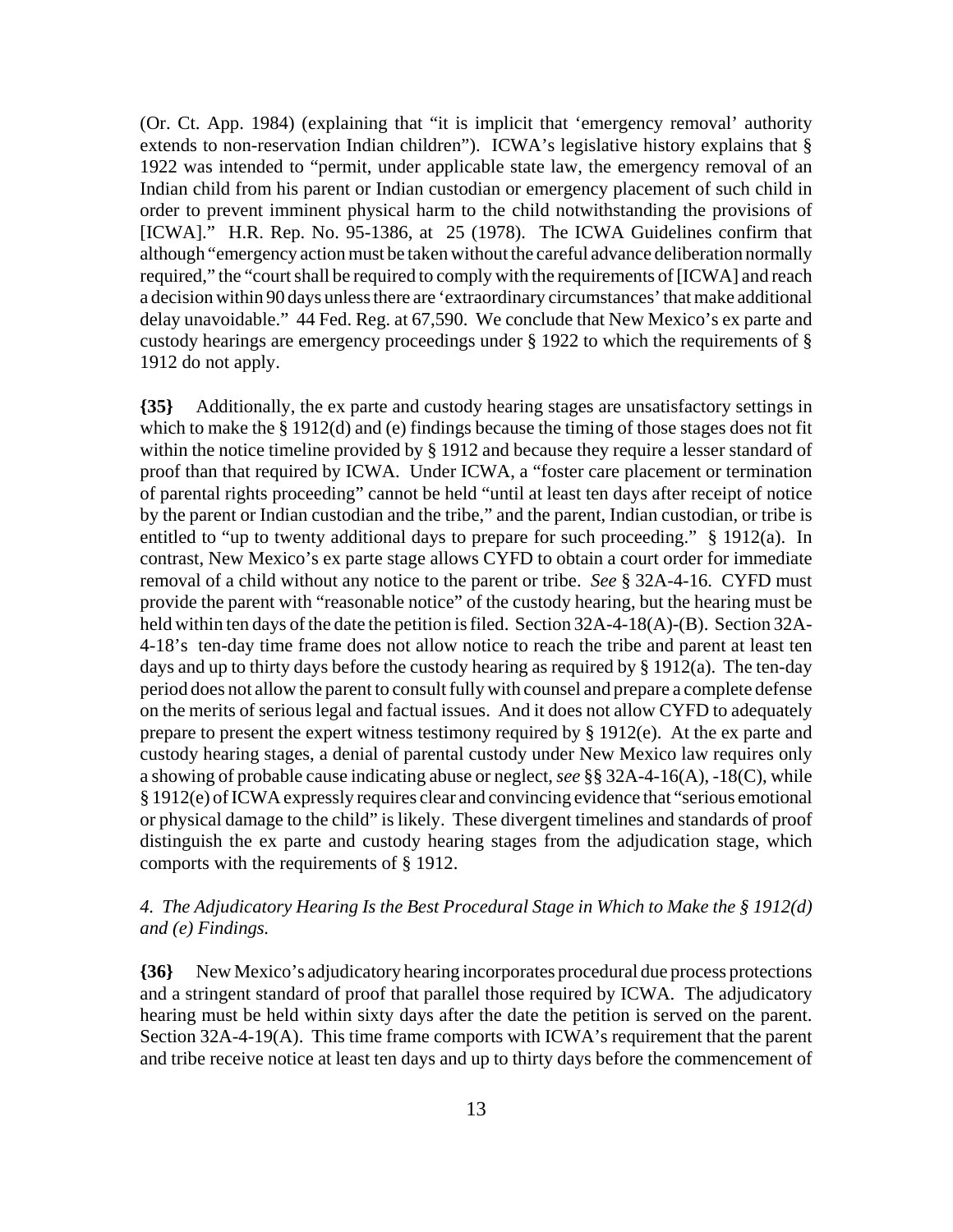a foster care placement proceeding. *See* § 1912(a). The timing of the adjudicatory hearing allows for the notice required by § 1912(a) while meeting the ICWA requirement that CYFD "expeditiously" initiate a foster care placement proceeding following an emergency removal or placement proceeding. *See* § 1922. If a parent denies allegations of abuse or neglect at the adjudicatory hearing, the court must hear all evidence bearing on the issue. Section 32A-4-20(G). Because the adjudicatory hearing is an evidentiary hearing, it is a practical time to satisfy the ICWA requirement that CYFD present the "testimony of qualified expert witnesses." *See* § 1912(e). At a contested adjudication, the State is required to prove abuse or neglect by "clear and convincing evidence, competent, material and relevant in nature." Section 32A-4-20(H). Consistently, § 1912(e) of ICWA requires a showing by "clear and convincing evidence . . . that the continued custody of the child by the parent or Indian custodian is likely to result in serious emotional or physical damage to the child." The similarities between New Mexico's requirements for an adjudicatory hearing and the ICWA requirements for the involuntary placement of an Indian child in foster care make the adjudicatory hearing the best procedural phase for the court to make the findings required by § 1912(d) and (e).

**{37}** More importantly, requiring courts to make the factual findings prescribed by § 1912(d) and (e) at the adjudicatory hearing furthers the purposes and policies behind ICWA because both the parent and the tribe are able to participate meaningfully in the process. Parents have a fundamental liberty interest in the care and custody of their children; due process of law is required before parents can be deprived of that right. *See Kathleen D.C.*, 2007-NMSC-018, ¶ 12. ICWA also protects the interests of both the Indian child and the tribe by preventing the unwarranted removal of Indian children from their unique culture and heritage. *See* § 1901(3)-(5). Because we must construe ICWA by resolving all ambiguities liberally in favor of the Indian parent and tribe, we conclude that the findings required by § 1912(d) and (e) always must be made at the adjudicatory hearing, which incorporates due process protections.

## *5. New Mexico's Dispositional Hearing Does Not Comport with ICWA's § 1912(d) and (e) Requirements.*

**{38}** Compared with the adjudicatory hearing, the dispositional hearing stage is less compatible with the requirements of § 1912(d) and (e). The dispositional stage occurs later in the process, after the court has already ruled on the allegations of abuse and neglect. Sections 32A-4-20(H), -22(A). CYFD asserts that the § 1912 findings do not factor into whether a child is abused or neglected but are instead "more a dispositional type of issue." We disagree. The § 1912(e) finding is closely analogous to a finding of abuse under New Mexico law. *Compare* § 1912(e) (requiring "a determination . . . that the continued custody of the child by the parent or Indian custodian is likely to result in serious emotional or physical damage to the child"), *with* § 32A-4-2(B)(1) (defining an abused child as any child "who has suffered or who is at risk of suffering serious harm because of the action or inaction of the child's parent, guardian or custodian"). It makes little sense for the court to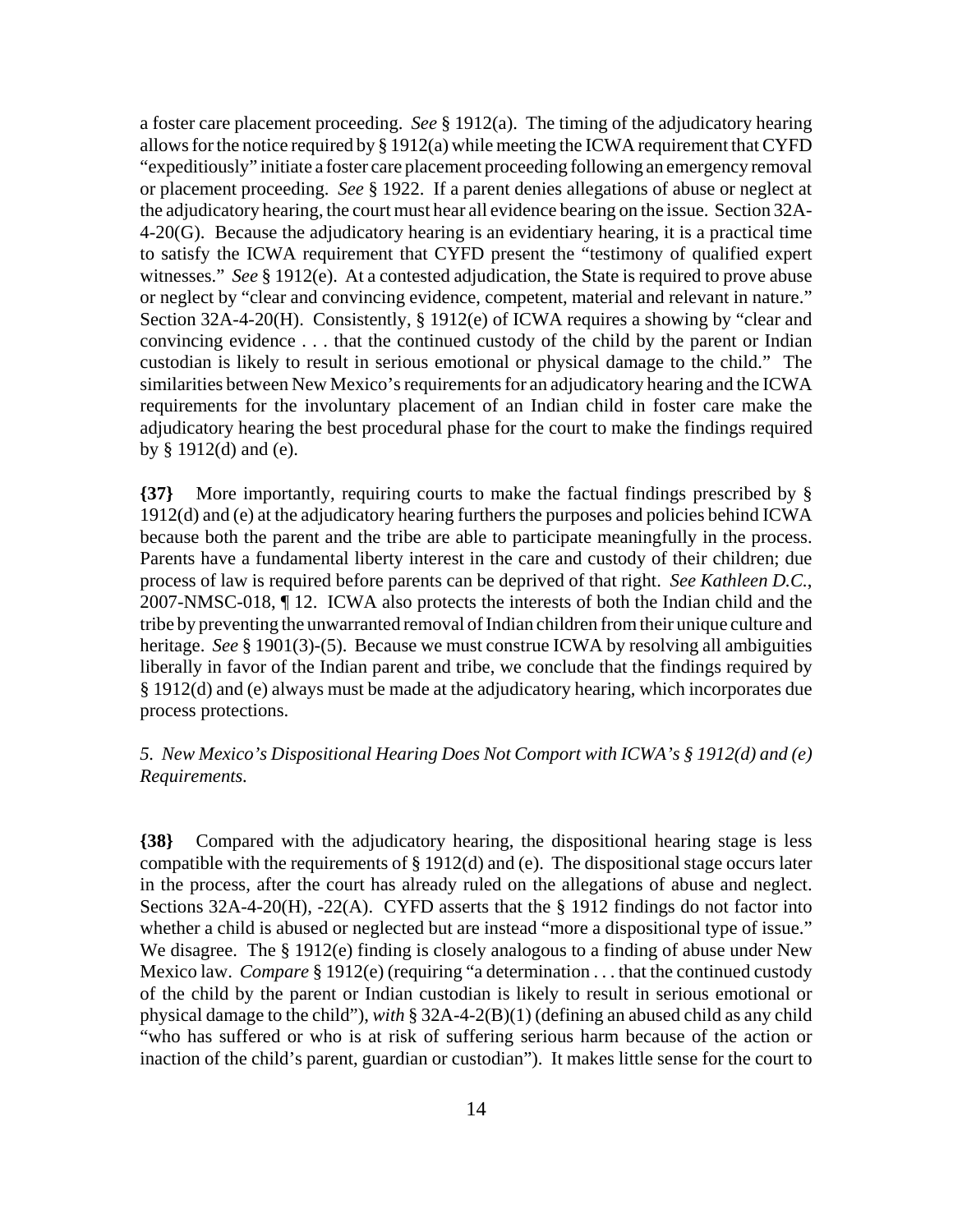address the merits of an abuse allegation at the adjudicatory hearing and then later make the similar § 1912(e) finding at disposition.

**{39}** The parties before us agree that the dispositional stage does not provide the parent with due process protections afforded the parent at adjudication. The rules of evidence do not apply at disposition; in fact, the court can receive and rely upon information that would not have been considered competent evidence had it been offered at the adjudicatory hearing. *See* § 32A-4-20(I); Rule 11-1101(D)(2). The Abuse and Neglect Act does not specify the standard of proof that applies at disposition. These non-evidentiary procedures are inconsistent with ICWA's requirements of "clear and convincing evidence" and "testimony of qualified expert witnesses." § 1912(e). They are likewise inconsistent with a parent's right to contest that "active efforts have been made . . . to prevent the breakup of the Indian family." *See* § 1912(d). We conclude that the dispositional hearing is an unsatisfactory stage at which to address the requirements of § 1912(d) and (e) of ICWA.

*6. A Parent Can Admit to the Factual Findings Required by § 1912(d) and (e) Only If the Court Adheres to Procedural Safeguards Protecting the Rights and Interests of the Parent, Child, and Tribe*.

**{40}** Parental stipulations to temporary CYFD custody pending adjudication are not unusual in abuse and neglect proceedings. Our holding does not preclude stipulations to temporary custody pending adjudication, so long as the court ensures that the parent knowingly enters into the stipulation. Although we differ from the view expressed in the Court of Appeals opinion that § 1913(a) controls voluntary stipulations made in involuntary proceedings, we agree that § 1913(a) provides helpful guidance on what should be required for a valid parental stipulation in involuntary proceedings. *See Marlene C.*, 2009-NMCA-058, ¶ 15. Under § 1913(a), a parent's consent is valid only if the court ensures "that the terms and consequences of the consent were fully explained in detail and were fully understood by the parent or Indian custodian." It is reasonable that the same underlying principle should govern valid parental consent to temporary custody pending adjudication: A parent must understand what the consent really means.

**{41}** At the custody hearing in this case, Mother's newly appointed counsel explained to her that Child was temporarily going to be in State custody, and the judge explained that there would be a later hearing called an adjudication to determine whether Child would remain with the State for a longer period of time. Mother does not contest that she intended to stipulate to temporary custody pending adjudication. But nothing in the record indicates that Mother understood her stipulation to temporary custody to amount to a permanent waiver of the substantive rights afforded by § 1912(d) and (e). The stipulation order entered at the custody hearing did not purport to waive any of Mother's statutory rights under ICWA.

**{42}** Admission to the factual findings required by § 1912 invokes more stringent procedural safeguards than a parental stipulation to temporary custody. Unlike the custody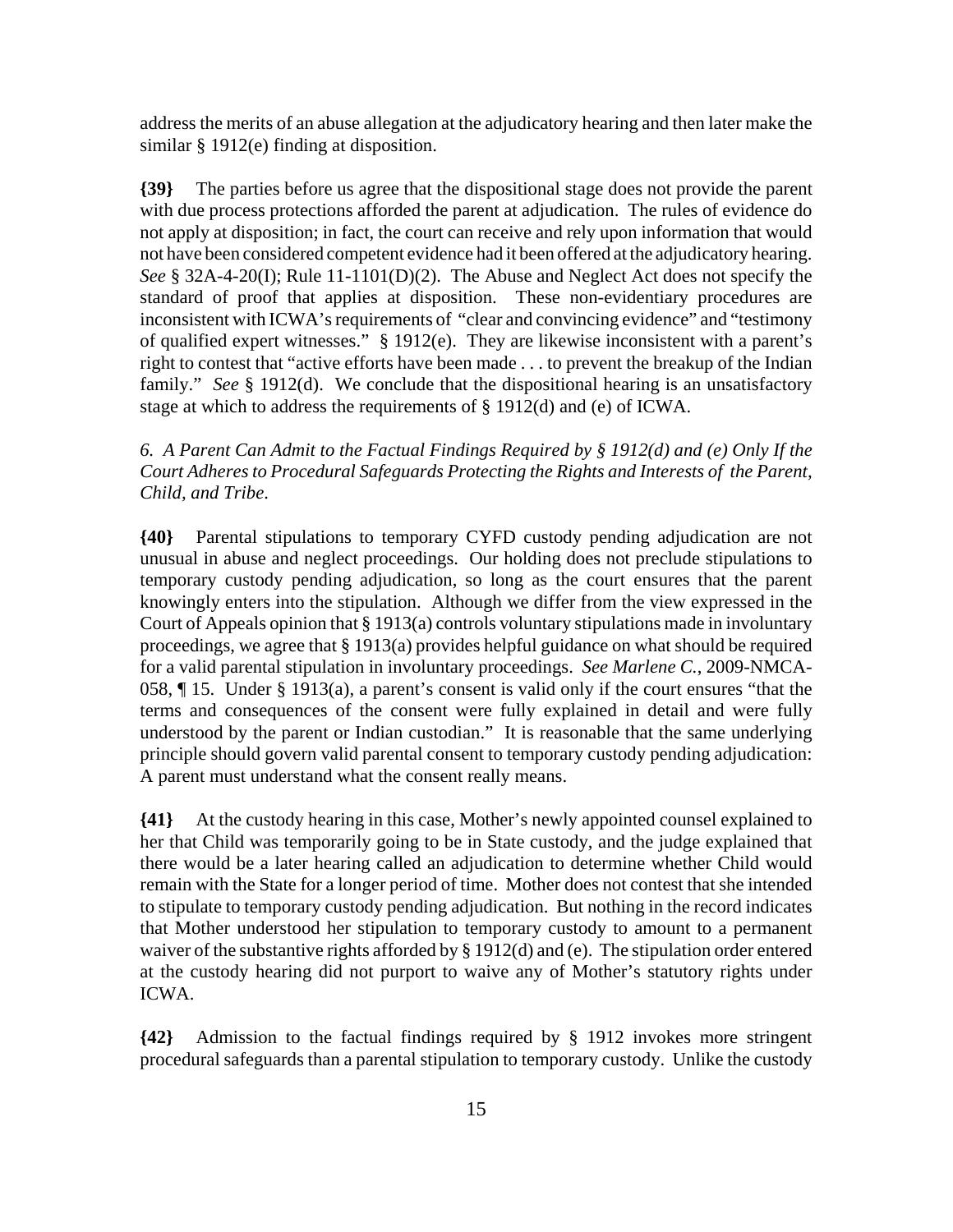hearing, which is a preliminary emergency proceeding, the adjudicatory hearing addresses the ultimate merits of the case, and a parent's admission to allegations of either abuse or neglect or to the factual findings required by § 1912(d) and (e) has much more serious consequences than a stipulation to temporary custody. The result of a stipulation to abuse or neglect may well be a permanent severance of the relationship between the parent and child. Accordingly, the court must adhere to stricter procedural safeguards at adjudication to ensure that parents do not casually surrender either their fundamental liberty interest in the care and custody of their children or the substantive rights protected by ICWA. *See Kathleen D.C.*, 2007-NMSC-018,  $\P$  12 (providing that the "interest of parents in the care, custody, and control of their children is a fundamental liberty interest" (internal quotation marks and citation omitted)); *Miss. Band of Choctaw Indians v. Holyfield*, 490 U.S. 30, 36 (1989) (discussing the "important substantive requirement[s]" that ICWA imposes on state courts).

**{43}** Congress enacted ICWA to protect the rights and interests of the parent, the tribe, and the child. *See Miss. Band of Choctaw Indians*, 490 U.S. at 32, 34, 52-53 (holding that a parent cannot defeat ICWA's provision of exclusive tribal jurisdiction over an Indian child domiciled on the reservation by simply giving birth off the reservation and placing the child for adoption). Congress intended ICWA to "protect the rights of the Indian child as an Indian and the rights of the Indian community and tribe in retaining its children in its society." *Id.* at 37 (internal quotation marks and citation omitted). When enacting ICWA, Congress knew that removing Indian children from their family and tribe could negatively impact the tribe's "long-term . . . survival and [have] damaging social and psychological impact[s] on many individual Indian children." *Id.* at 50 (internal quotation marks and citation omitted). ICWA therefore protects a child's interest in retaining "his or her tribal and cultural heritage." *Id.* at 50 n.24 (internal quotation marks and citation omitted). And ICWA furthers tribal sovereignty by ensuring that tribes are able to raise their children with their own cultural and societal values. *Id.* at 34.

**{44}** The tribe's interest in its children is one more reason that the requirements of § 1912 cannot be taken lightly or addressed in a cursory manner. ICWA is replete with provisions designed to protect the tribe's interest in child custody proceedings affecting the tribe's children, including § 1911(a) (providing exclusive tribal jurisdiction over reservation domiciliaries), § 1911(b) (providing presumptive tribal jurisdiction over non-domiciliaries), § 1911(c) (giving tribes the right to intervene in state court proceedings), § 1912(a) (providing for the tribe's right to notice of involuntary state court proceedings), § 1914 (providing for the tribe's right to petition for invalidation of state court actions), § 1915(c) (allowing tribes to reorder the placement priorities applicable to state court actions), § 1915(e) (giving the tribe the right to obtain placement records), and § 1919 (giving tribes the authority to enter agreements with states). ICWA protects the tribe's interest primarily through its jurisdictional provisions and child placement preferences. *See* §§ 1911 (establishing ICWA's jurisdictional scheme), 1915 (establishing placement preferences for Indian children); *see also Miss. Band of Choctaw Indians*, 490 U.S. at 36 (explaining that ICWA's jurisdictional provisions are "the heart" of ICWA and that § 1915, establishing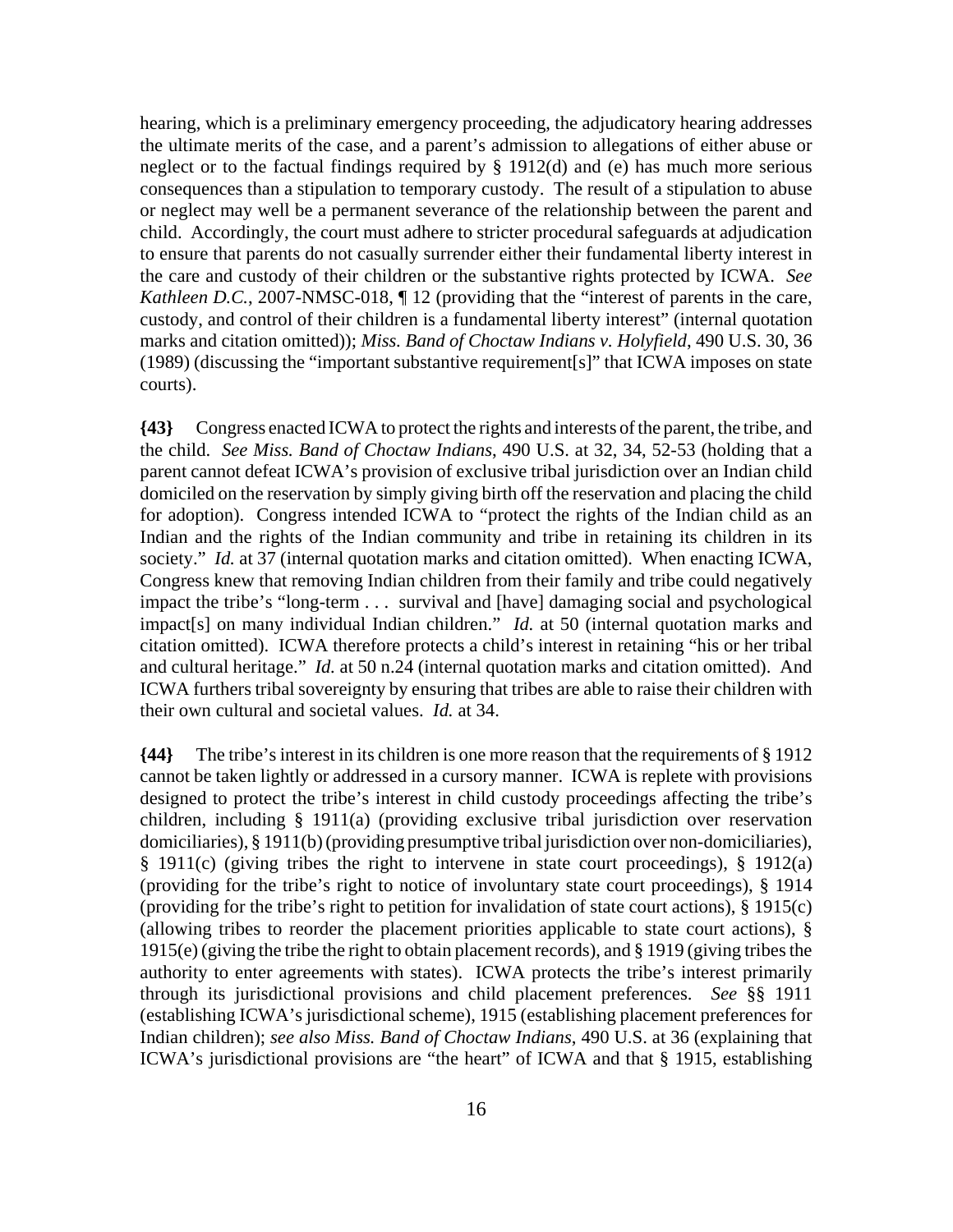placement preferences for Indian children, is the most important substantive requirement that ICWA imposes on state courts).

**{45}** While an abuse and neglect proceeding is designed to protect the best interests of the child and the rights of the parents, ICWA goes further by protecting the unique relationship between a tribe and its children. That relationship is not to be severed casually or without good cause. If a parent wishes to admit to the factual findings required by ICWA without a full adjudicatory hearing, we must require procedural safeguards that meet the standards New Mexico law requires for admissions in ordinary abuse and neglect proceedings. The New Mexico Children's Court Rules provide that a parent can admit to abuse or neglect, by "admitting sufficient facts to permit a finding that the allegations of the petition are true," Rule 10-342(A) NMRA, and give details of the procedural safeguards required for an admission to be valid, Rule 10-342(C)-(D). We hold that similar procedural requirements apply when a parent admits to the factual findings prescribed under § 1912(d) and (e). Before the court accepts a parent's admission to the § 1912(d) and (e) findings, the court must make "such inquiry as shall satisfy the court that there is a factual basis for the admission." Rule 10-342(D). CYFD must be prepared to offer evidence to satisfy the court that such a basis exists. *Cf. State ex rel. Children, Youth & Families Dep't v. Stella P.*, 1999-NMCA-100, ¶ 35, 127 N.M. 699, 986 P.2d 495 (explaining that to meet CYFD's burden of proof in a termination of parental rights proceeding, CYFD must present "sufficient testimony to allow the court to make the required statutory findings").

**{46}** Additionally, before accepting an admission, the court must ensure that the admission is voluntary and that the parent understands (1) the allegations of the petition, (2) the possible dispositions should the allegations of the petition be found true, (3) the right to deny the allegations and have a full adjudicatory hearing, and (4) that the admission waives the parent's right to contest the § 1912(d) and (e) findings in a full adjudicatory hearing. *See* Rule 10-342(C). In this case, Mother's stipulation to temporary custody pending adjudication did not meet the requirements for a valid evidentiary admission to the factual findings required by  $\S$  1912(d) and (e).

## **E. The Proper Remedy in This Case is Reversal of the Adjudication of Neglect and Remand for Further Proceedings.**

**{47}** CYFD asks this Court to reverse the Court of Appeals' decision and, if ICWA requirements were not satisfied in this case, to remand this case to the district court to hold an additional hearing regarding the ICWA requirements. Mother argues that the adjudication of neglect must be reversed based on insufficiency of the evidence. While we agree with Mother that the adjudication of neglect must be reversed because the findings required by § 1912(d) and (e) of ICWA were not made at the adjudicatory hearing on abuse and neglect, we conclude that remanding to the district court for further proceedings is appropriate in this case.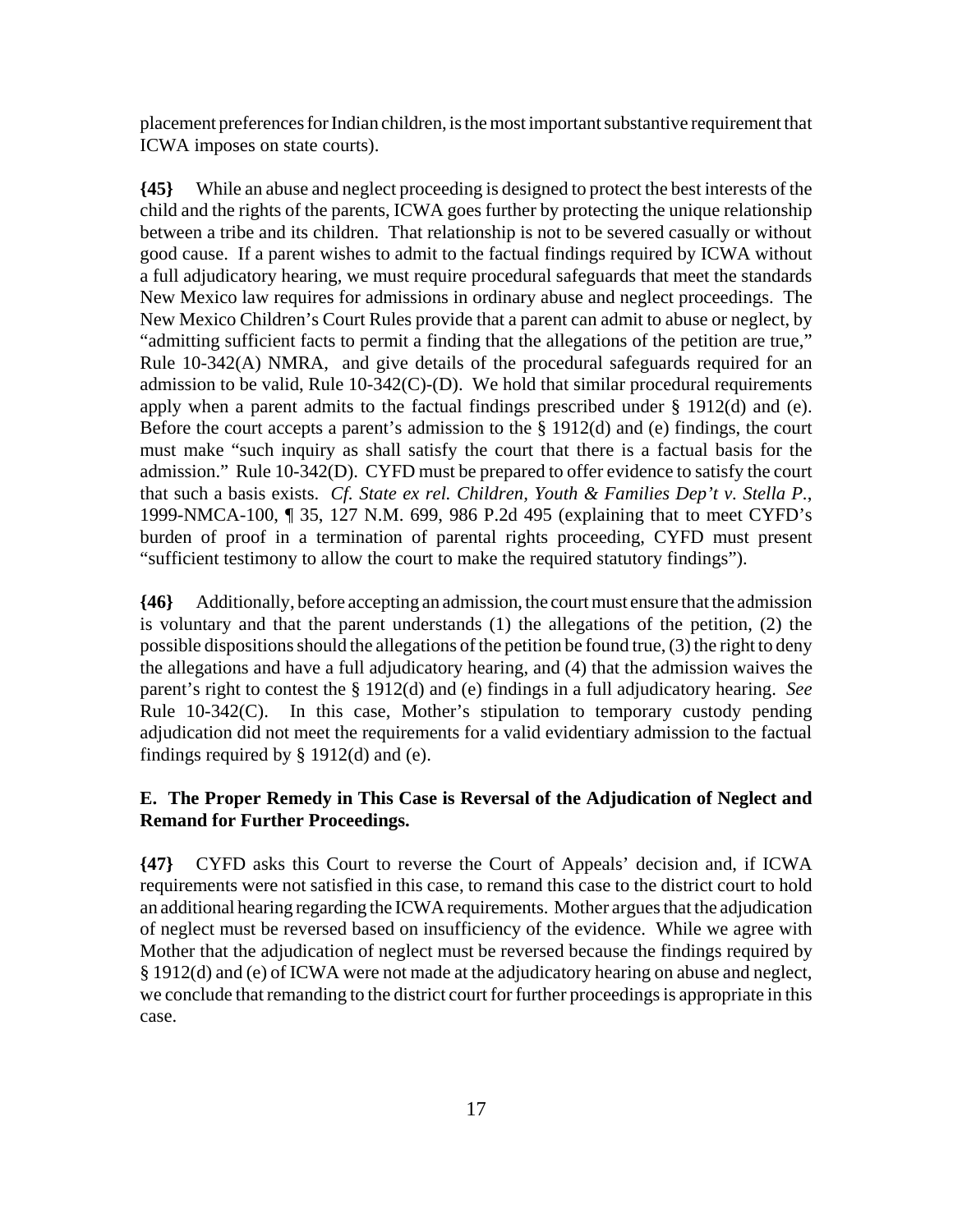**{48}** Ordinarily, appellate reversal on substantive grounds of an adjudication of abuse or neglect results in the dismissal of the petition and a remand to the district court, which "retains jurisdiction to determine whether the parent prevailing on appeal should regain custody of the child." *Benjamin O.*, 2007-NMCA-070, ¶ 35. If CYFD does not believe that reunification is in the best interests of the child, "it can bring new or current allegations of abuse, neglect, or abandonment to the district court's attention," *id.* ¶ 39, and argue that such "allegations of abuse or neglect are sufficient to establish abuse or neglect by clear and convincing evidence," *id.* ¶ 40.

**{49}** In this case, we are deciding issues of first impression regarding proper implementation of the ICWA requirements in New Mexico courts. CYFD asserts that it has made a good faith effort to comply with the letter and spirit of ICWA by addressing § 1912(d) and (e) at the earliest possible procedural stage. We recognize that if we were to order dismissal of the abuse and neglect petition for lack of proof on the ICWA requirements, CYFD would be precluded from bringing the same potentially meritorious allegations in a new petition but instead would have to decide whether it had grounds to supplement the original petition or file a new petition with different allegations of abuse or neglect. We conclude that requiring CYFD to begin the process anew in this case by bringing new allegations of abuse or neglect neither promotes judicial economy nor protects Child's best interests. Accordingly, we remand this case to the district court for a new adjudicatory hearing so that CYFD can present any evidence, including qualified expert testimony, that bears on the findings required by § 1912(d) and (e).

### **III. CONCLUSION**

**{50}** In child abuse and neglect proceedings to which ICWA applies, the findings required by § 1912(d) and (e) always must be addressed at the adjudicatory hearing. They were not in this case. Accordingly, we reverse the adjudication of neglect and remand this case to the district court for a new adjudicatory hearing that satisfies the requirements of § 1912(d) and (e) of ICWA.

### **{51} IT IS SO ORDERED.**

### **\_\_\_\_\_\_\_\_\_\_\_\_\_\_\_\_\_\_\_\_\_\_\_\_\_\_\_\_\_\_\_\_\_\_ CHARLES W. DANIELS, Chief Justice**

**WE CONCUR**:

**PATRICIO M. SERNA, Justice**

**\_\_\_\_\_\_\_\_\_\_\_\_\_\_\_\_\_\_\_\_\_\_\_\_\_\_\_\_\_\_\_\_\_\_**

**\_\_\_\_\_\_\_\_\_\_\_\_\_\_\_\_\_\_\_\_\_\_\_\_\_\_\_\_\_\_\_\_\_\_**

**PETRA JIMENEZ MAES, Justice**